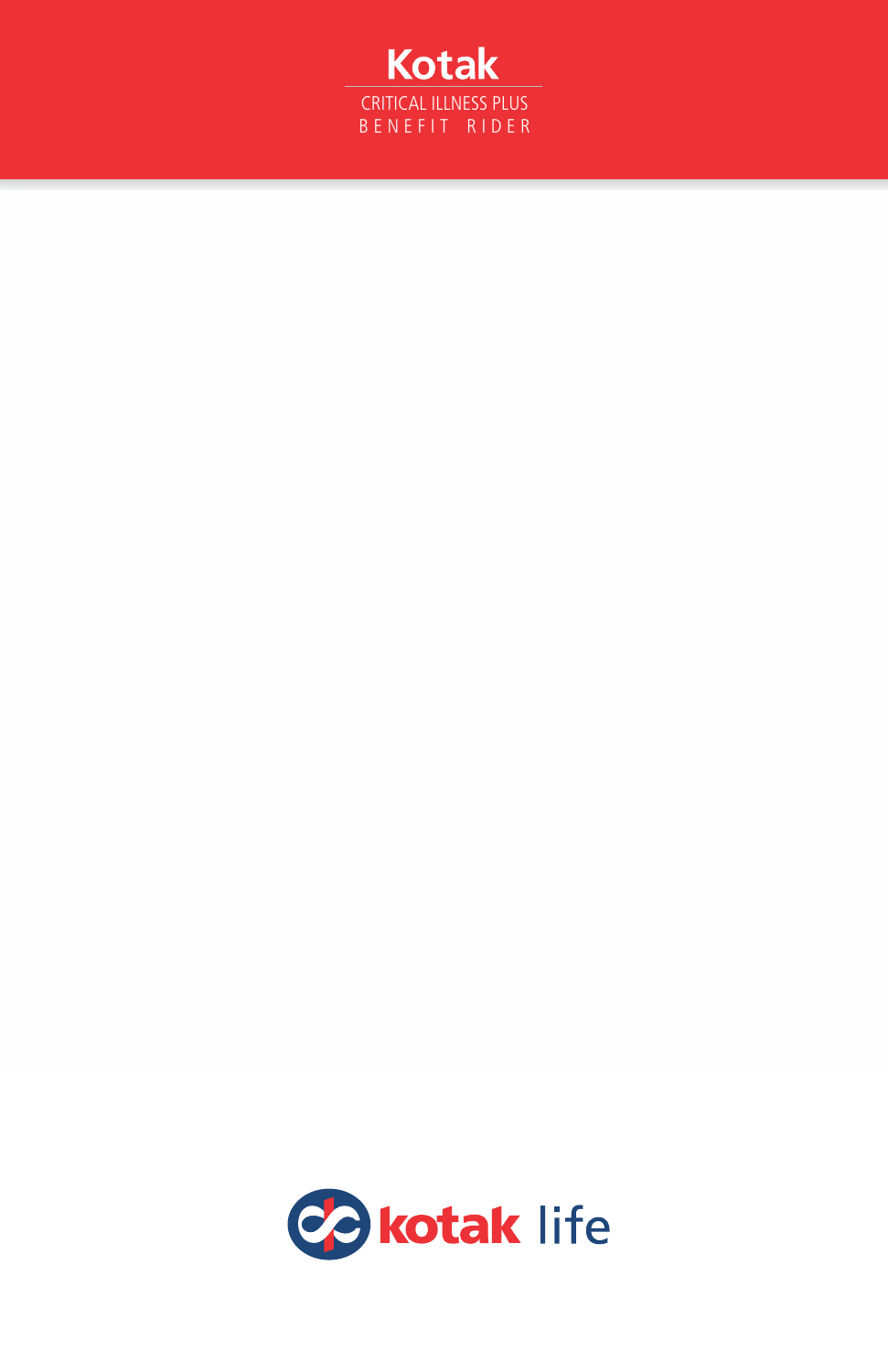

# **KOTAK CRITICAL ILLNESS PLUS BENEFIT RIDER**

Illnesses always come unexpectedly and adversely affect our life and financial situation. With the fast-paced life and change in lifestyle, the chances of anyone getting affected due to severe illness has increased drastically. Recovering from a severe illness or a surgery can be both expensive and time consuming. While we focus on the rising medical costs and treatment, we often overlook the indirect expenses such as paying household bills or loan instalments for your home and vehicle, rehabilitation expenses and alternative therapies.

Kotak Critical Illness Plus Benefit Rider enables you to get the best treatment available and takes care of the indirect expenses while you recover from a critical illness or surgery. The plan provides a lump sum amount in case you are diagnosed with any of the specified critical illness or have undergone any of the surgeries listed below . By opting for Kotak Critical Illness Plus Benefit Rider along with the Base Plan, you can enhance the existing protection available under Base Plan at affordable rates.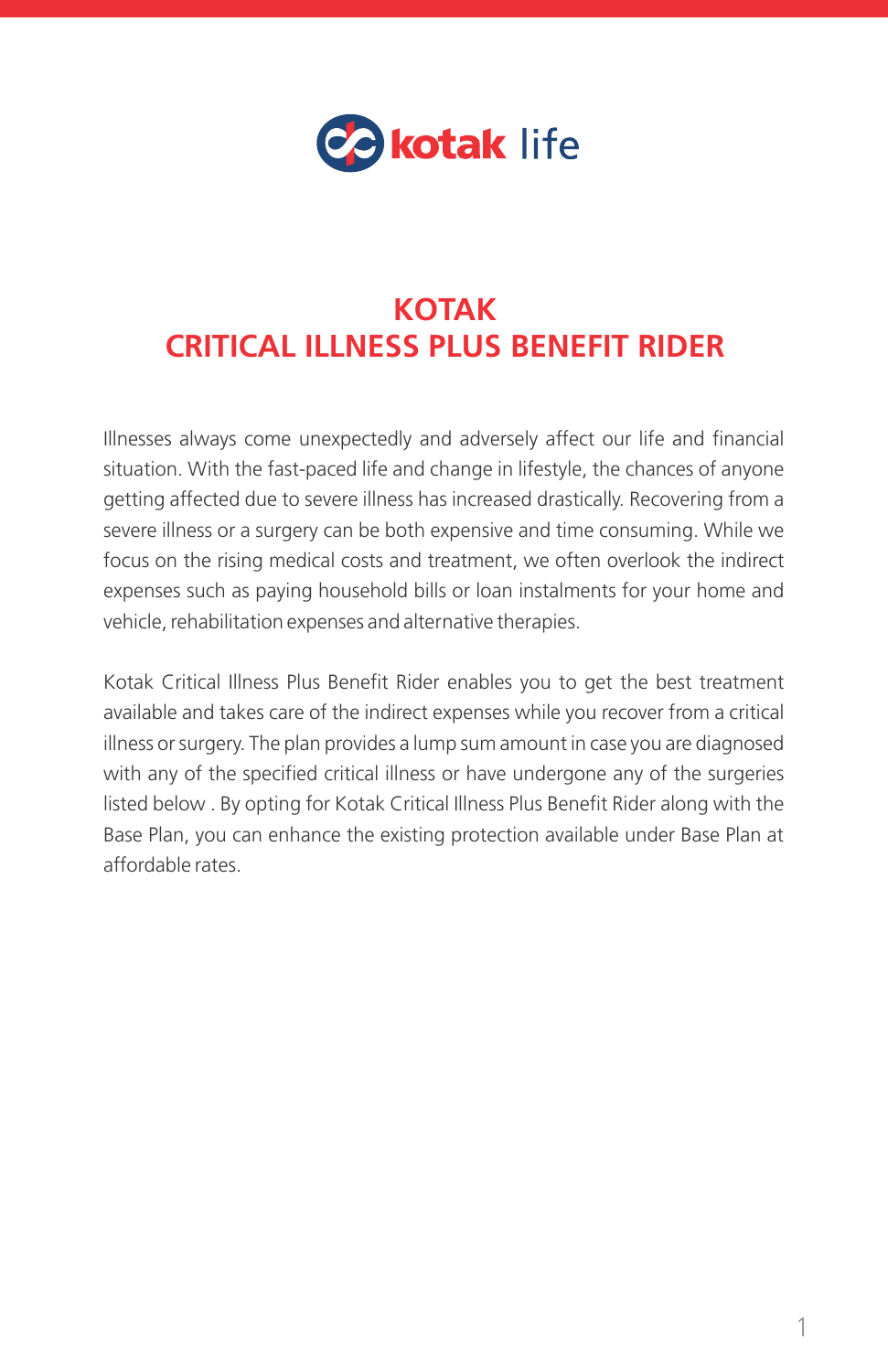# **Key Features:**

Avail Protection against 37 Critical Illness

Lump sum Pay-out in case diagnosed with any Critical Illness

Flexibility to pay premiums as per your convenience

Option to select Rider at inception or on policy anniversary

# **Benefit Structure**

In the event of the Life Insured being diagnosed with any one of the specified Critical Illnesses subject to terms and conditions, lump sum amount shall be payable to you, provided the Life Insured survives for a period of 30 days following diagnosis of the said Critical Illness. The lump sum amount shall be defined as:

- 100% of Rider Sum Assured shall be payable subject to a maximum of  $\bar{\tau}$  5,00,000 in case the Life Insured undergoes Angioplasty. The Rider Benefit shall terminate in case the Rider Sum Assured is less than or equal to  $\overline{\xi}$  5,00,000. The Rider Benefit shall continue for the balance Rider Sum Assured for the remaining Critical Illnesses in case the Rider Sum Assured is more than ₹5,00,000
- 100% of Rider Sum Assured shall be payable in case diagnosed with any 1 of 36 Critical Illnesses other than Angioplasty

This Rider shall terminate once 100% of the Rider Sum Assured has been paid or on the completion of the Rider Benefit Term, whichever is earlier. The benefit payout shall be over and above the Base Plan Benefit. In the event where the Rider Benefit has been paid out, the Rider Benefit shall cease and the Base Policy shall continue.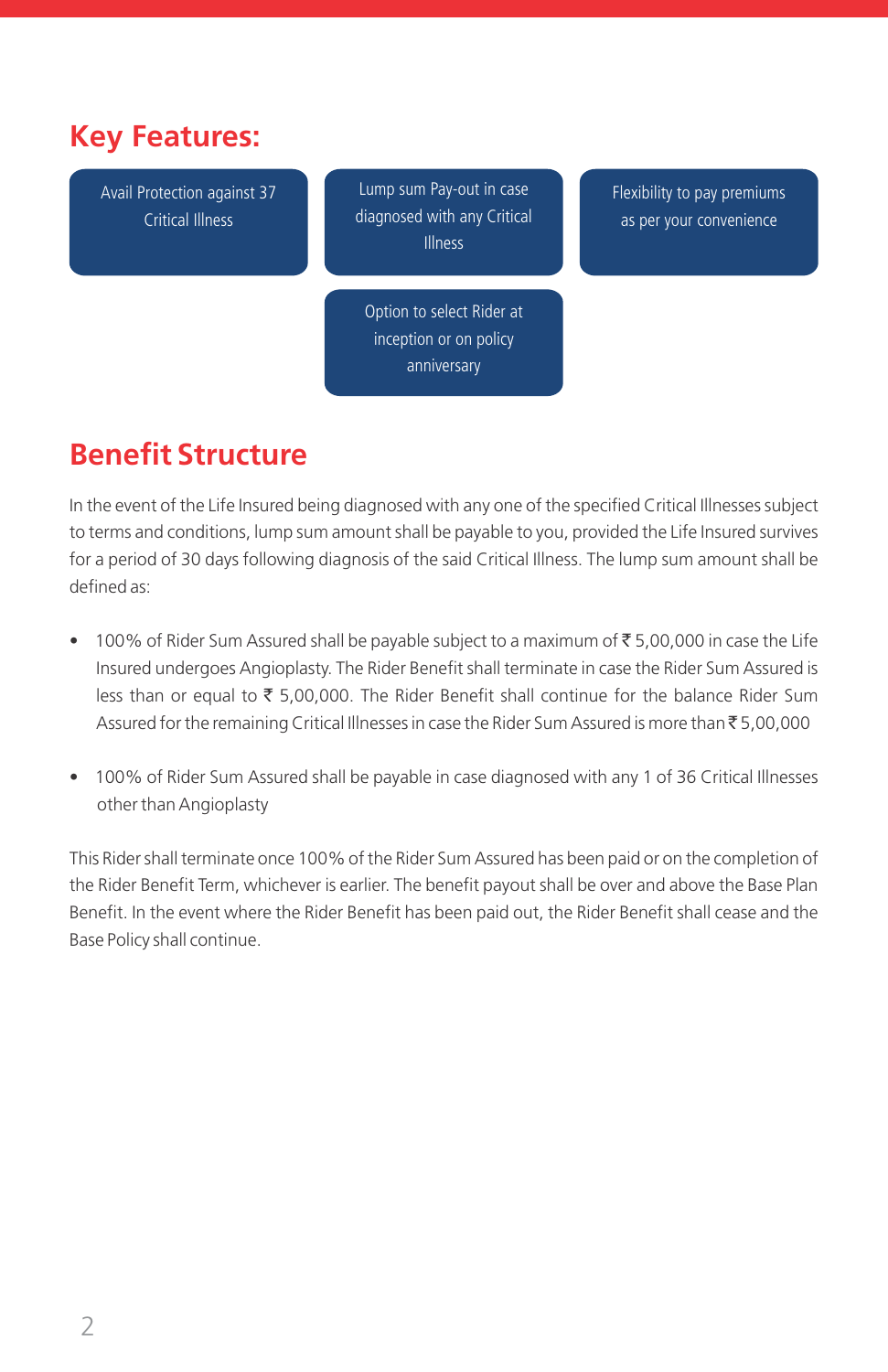| <b>List of Critical Illnesses</b> |                                                                   |                                                              |  |  |  |
|-----------------------------------|-------------------------------------------------------------------|--------------------------------------------------------------|--|--|--|
| 1.                                | Cancer of Specified severity                                      | 19. Primary (Idiopathic) Pulmonary Hypertension              |  |  |  |
| 2.                                | Myocardial Infraction (1st Heart Attack of<br>specified severity) | 20. Motor Neuron Disease with Permanent Symptoms             |  |  |  |
| 3.                                | Open Chest CABG                                                   | 21. Multiple Sclerosis with Persisting Symptoms              |  |  |  |
| 4.                                | Open Heart Replacement or Repair of Heart Valves                  | 22. Angioplasty                                              |  |  |  |
| 5.                                | Kidney Failure Requiring Regular Dialysis                         | 23. Surgery of Aorta                                         |  |  |  |
| 6.                                | Stroke resulting in Permanent Symptoms                            | 24. Apallic Syndrome                                         |  |  |  |
| 7.                                | Major Organ/Bone Marrow Transplant                                | 25. Loss of Independent Existence                            |  |  |  |
| 8.                                | Permanent Paralysis of limbs                                      | 26. Cardiomyopathy                                           |  |  |  |
|                                   | 9. Loss of Limbs                                                  | 27. Brain Surgery                                            |  |  |  |
|                                   | 10. Third Degree Burns                                            | 28 Alzheimer's Disease                                       |  |  |  |
|                                   | 11 Blindness                                                      | 29 Parkinson's Disease                                       |  |  |  |
|                                   | 12. End Stage Liver Failure                                       | 30. Muscular Dystrophy                                       |  |  |  |
|                                   | 13. End Stage Lung Failure                                        | 31. Poliomyelitis                                            |  |  |  |
|                                   | 14. Coma of Specified Severity                                    | 32. Medullary Cystic Disease                                 |  |  |  |
|                                   | 15. Major Head Trauma                                             | 33. Systematic lupus Erythematosus with Renal<br>Involvement |  |  |  |
|                                   | 16. Benign Brain Tumour                                           | 34. Aplastic Anaemia                                         |  |  |  |
|                                   | 17. Deafness                                                      | 35. Bacterial Meningitis                                     |  |  |  |
|                                   | 18. Loss of Speech                                                | 36. Encephalitis                                             |  |  |  |
|                                   |                                                                   |                                                              |  |  |  |

37. Fulminant Viral Hepatitis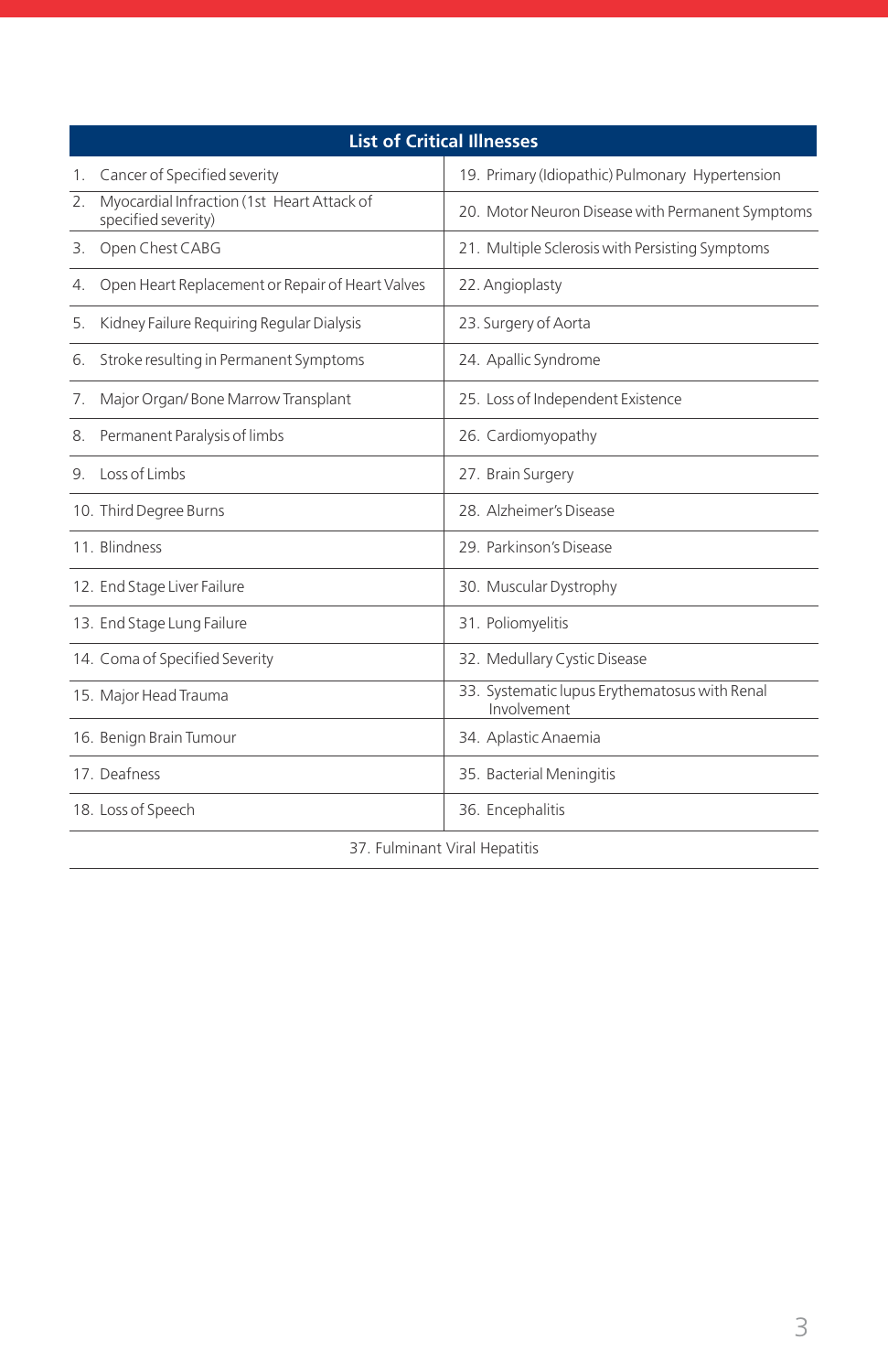# **Eligibility Criteria**

This Rider can be taken on single life basis at inception of the Base Policy or on any subsequent policy anniversary of the Base Policy subject to limits specified below:

| <b>Particulars</b>                 |                       | <b>Limit</b>                                                                                                                                |                                                                       |                                                           |
|------------------------------------|-----------------------|---------------------------------------------------------------------------------------------------------------------------------------------|-----------------------------------------------------------------------|-----------------------------------------------------------|
|                                    |                       | <b>Minimum</b>                                                                                                                              | Maximum                                                               |                                                           |
| Entry Age (as on last birthday)    |                       | 18 years                                                                                                                                    | 65 years                                                              |                                                           |
| Maturity Age (as on last birthday) |                       | 23 years                                                                                                                                    | 75 years                                                              |                                                           |
|                                    | Regular Pay           |                                                                                                                                             | 5 years                                                               |                                                           |
| Rider Benefit Term                 | Limited Pay           |                                                                                                                                             | 6 years                                                               | 40 years or (75 years - Age<br>at Entry)                  |
|                                    | Single Pay            |                                                                                                                                             | 5 years                                                               |                                                           |
|                                    | Regular Pay           |                                                                                                                                             | Equal to Benefit Term                                                 |                                                           |
| Rider Premium Payment Term         | <b>Limited</b><br>Pay | Policy Term<br>$"75-Aqe$<br>at entry"                                                                                                       | 5/6/7/8/10/12/15/20 years                                             |                                                           |
|                                    |                       | All others <sup>1</sup>                                                                                                                     | Min: 5 years                                                          | Max: 20 years                                             |
|                                    | Single Pay            |                                                                                                                                             | One - time                                                            |                                                           |
| Rider Premium Payment Mode         |                       | Single / Yearly / Half Yearly / Quarterly / Monthly                                                                                         |                                                                       |                                                           |
|                                    |                       | The following modal loadings will be used to<br>calculate the instalment premium in case of<br>Regular and Limited Premium Payment Options: |                                                                       |                                                           |
| Modal Factors                      |                       |                                                                                                                                             | Frequency                                                             | <b>Modal Factor</b>                                       |
|                                    |                       |                                                                                                                                             | Annual                                                                | 100% of Tabulated Rates                                   |
|                                    |                       |                                                                                                                                             | Half - Yearly                                                         | 51% of Yearly Premium                                     |
|                                    |                       |                                                                                                                                             | Quarterly                                                             | 26% of Yearly Premium                                     |
|                                    |                       | Monthly                                                                                                                                     | 8.8% of Yearly Premium                                                |                                                           |
|                                    |                       |                                                                                                                                             | Mode of the rider premium will be same as that of<br>the base policy. |                                                           |
| Rider Sum Assured                  |                       |                                                                                                                                             | ₹ 25,000                                                              | As per Board Approved<br>Underwriting Policy <sup>2</sup> |

1 Total CI Rider Premiums shall in no case exceed 100% of the premium (including extra premium, if any) payable under the Base Policy under Protection Plans. Total of all Rider Premiums including Kotak Critical Illness Plus Benefit Rider premium taken together should not exceed 30% of the Base Premium under any other plan other than Protection Plan.

This Rider shall not be offered where the outstanding Premium Paying Term under the Base Policy is less than 5 years.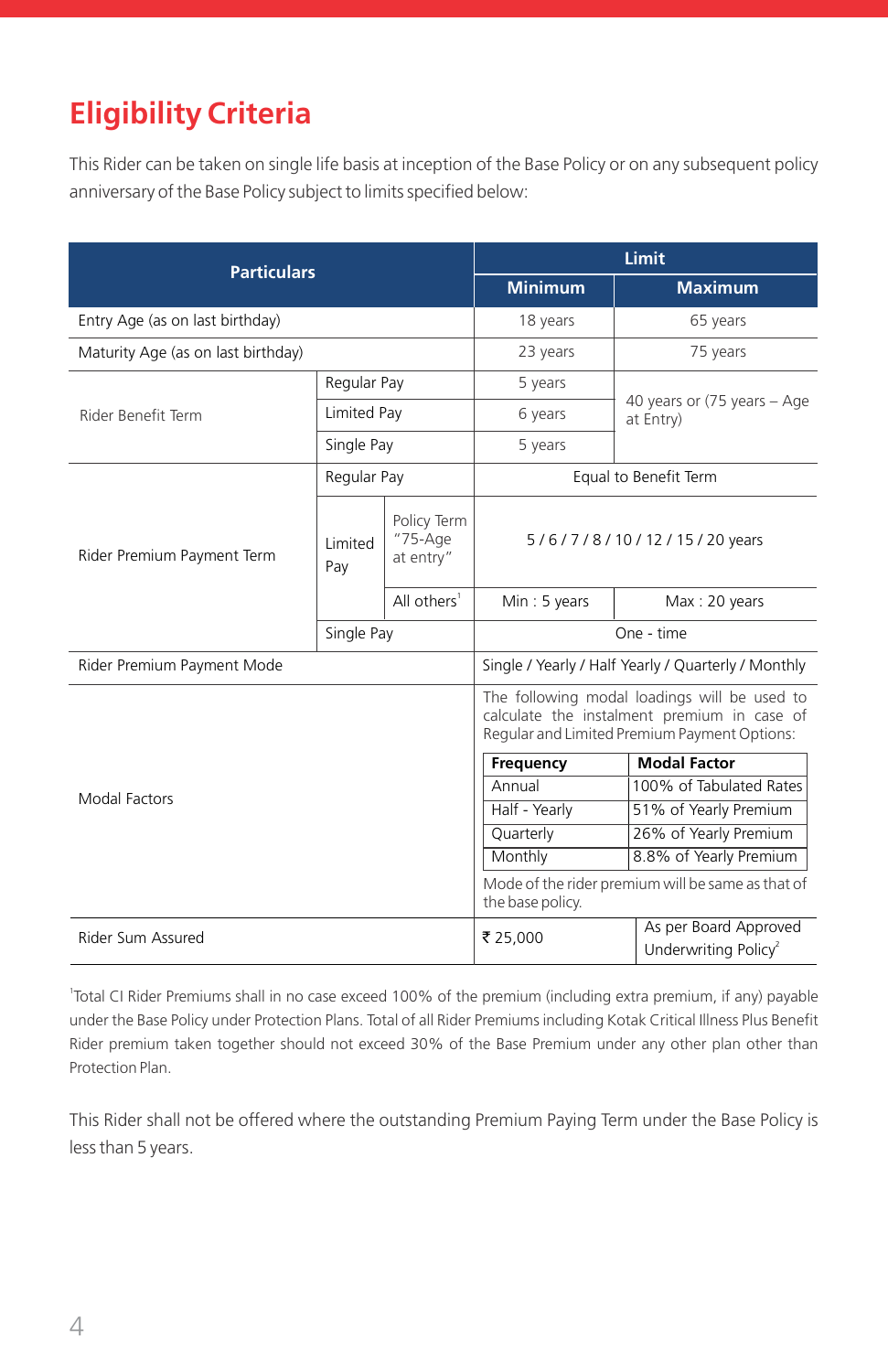# **Tax Benefit**

Tax benefits are subject to conditions specified under Section 10(10D) and Section 80D of the Income-tax Act, 1961. Tax laws are subject to amendments from time to time. Customer is advised to take an independent view from tax consultant.

# **Terms and Conditions**

#### **A. Benefit payable under this Rider shall be subject to the following conditions:**

- This benefit must be in force at the time of the diagnosis of the Critical Illness
- The policy must be in force for at least 90 days from the date of issuance
- This benefit shall only be payable in case the Life Insured survives for a period of at least 30 days post diagnosis of the Critical Illness
- The policyholder writes to the Company, within 30 days from the day the Critical Illness is diagnosed, giving the following details :
	- Date of diagnosis of the Critical Illness
	- Nature and extent of the illness and details thereof, including medical reports & investigations, and the Life Insured's address
	- Life Insured must be willing to be examined by a Medical Examiner nominated by the Company to avail the benefit

# **B. Definitions of 37 Critical Illnesses**

# **1. Cancer of specified severity**

- I. A malignant tumor characterized by the uncontrolled growth and spread of malignant cells with invasion and destruction of normal tissues. This diagnosis must be supported by histological evidence of malignancy. The term cancer includes leukemia, lymphoma and sarcoma
- II. The following are excluded
	- All tumours which are histologically described as carcinoma in situ, benign, premalignant, borderline malignant, low malignant potential, neoplasm of unknown behavior, or non-invasive, including but not limited to: Carcinoma in situ of breasts, Cervical dysplasia CIN-1, CIN -2 & CIN-3
	- Any non-melanoma skin carcinoma unless there is evidence of metastases to lymph nodes or beyond
	- Malignant melanoma that has not caused invasion beyond the epidermis
	- All tumours of the prostate unless histologically classified as having a Gleason score greater than 6 or having progressed to at least clinical TNM classification T2N0M0
	- All Thyroid cancers histologically classified as T1N0M0 (TNM Classification) or below
	- Chronic lymphocytic leukaemia less than RAI stage 3
	- Non-invasive papillary cancer of the bladder histologically described as TaN0M0 or of a lesser classification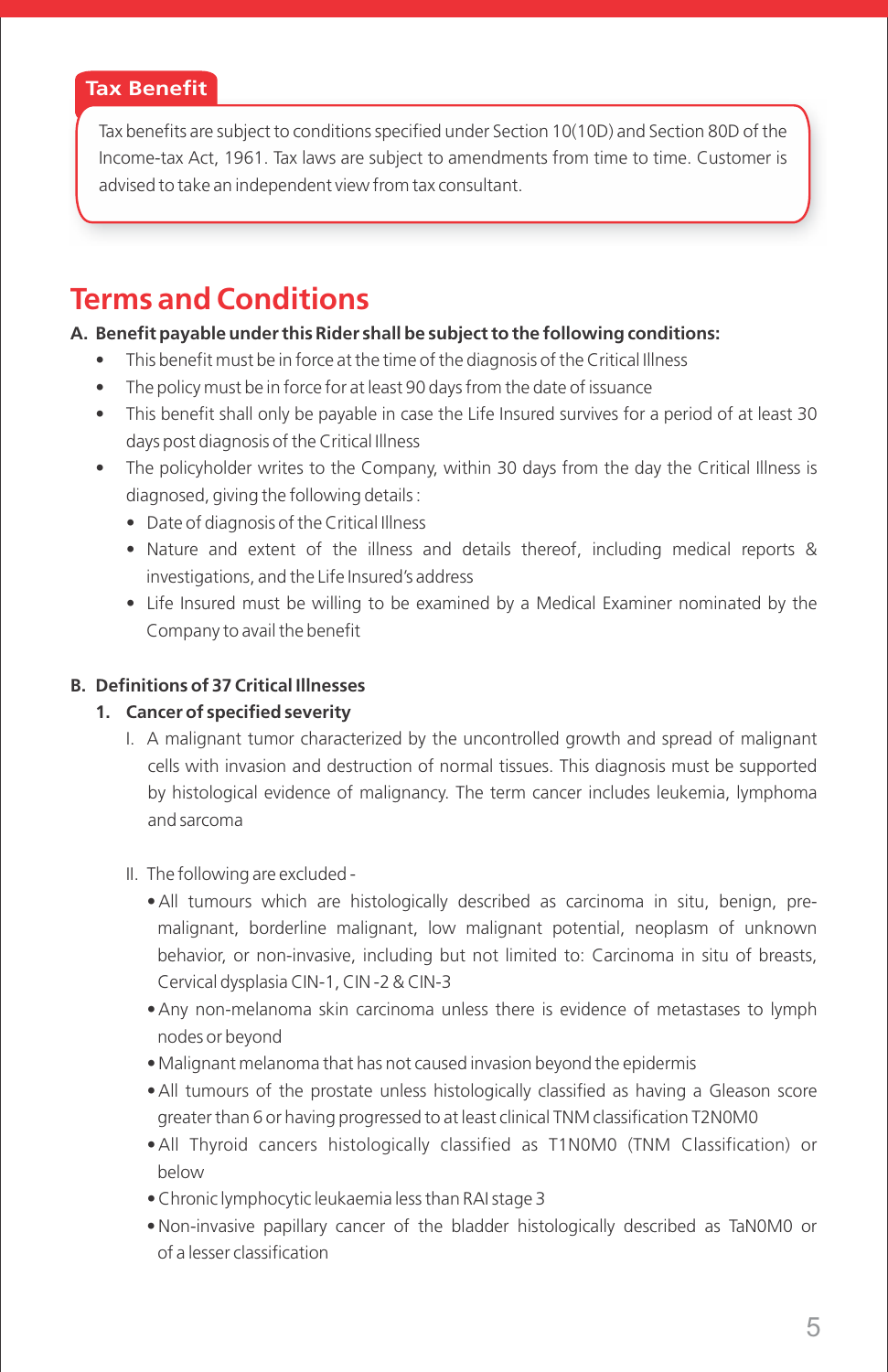- All Gastro-Intestinal Stromal Tumors histologically classified as T1N0M0 (TNM Classification) or below and with mitotic count of less than or equal to 5/50 HPFs
- All tumours in the presence of HIV infection

#### **2. Myocardial Infarction (First Heart Attack - of specified severity)**

- I. The first occurrence of heart attack or myocardial infarction, which means the death of a portion of the heart muscle as a result of inadequate blood supply to the relevant area. The diagnosis for Myocardial Infarction should be evidenced by all of the following criteria:
	- a history of typical clinical symptoms consistent with the diagnosis of Acute Myocardial Infarction (for e.g. typical chest pain)
	- new characteristic electrocardiogram changes
	- elevation of infarction specific enzymes, Troponins or other specific biochemical markers
- II. The following are excluded:
	- Other acute Coronary Syndromes
	- Any type of angina pectoris
	- A rise in cardiac biomarkers or Troponin T or I in absence of overt ischemic heart disease or following an intra-arterial cardiac procedure

#### **3. Open Chest CABG**

- I. The actual undergoing of heart surgery to correct blockage or narrowing in one or more coronary artery (s) , by coronary artery bypass grafting done via a sternotomy (cutting through the breast bone) or minimally invasive keyhole coronary artery bypass procedures. The diagnosis must be supported by a coronary angiography and the realization of surgery has to be confirmed by a cardiologist
- II. The following are excluded:
	- Angioplasty and/or any other intra-arterial procedures

# **4. Open Heart Replacement or Repair of Heart Valves**

 The actual undergoing of open-heart valve surgery is to replace or repair one or more heart valves, as a consequence of defects in, abnormalities of, or disease-affected cardiac valve(s). The diagnosis of the valve abnormality must be supported by an echocardiography and the realization of surgery has to be confirmed by a specialist medical practitioner. Catheter based techniques including but not limited to, balloon valvotomy / valvuloplasty are excluded.

#### **5. Kidney Failure requiring regular dialysis**

 End stage renal disease presenting as chronic irreversible failure of both kidneys to function, as a result of which either regular renal dialysis (haemodialysis or peritoneal dialysis) is instituted or renal transplantation is carried out. Diagnosis has to be confirmed by a specialist medical practitioner.

#### **6. Stroke resulting in Permanent Symptoms**

 I. Any cerebrovascular incident producing permanent neurological sequelae. This includes infarction of brain tissue, thrombosis in an intracranial vessel, haemorrhage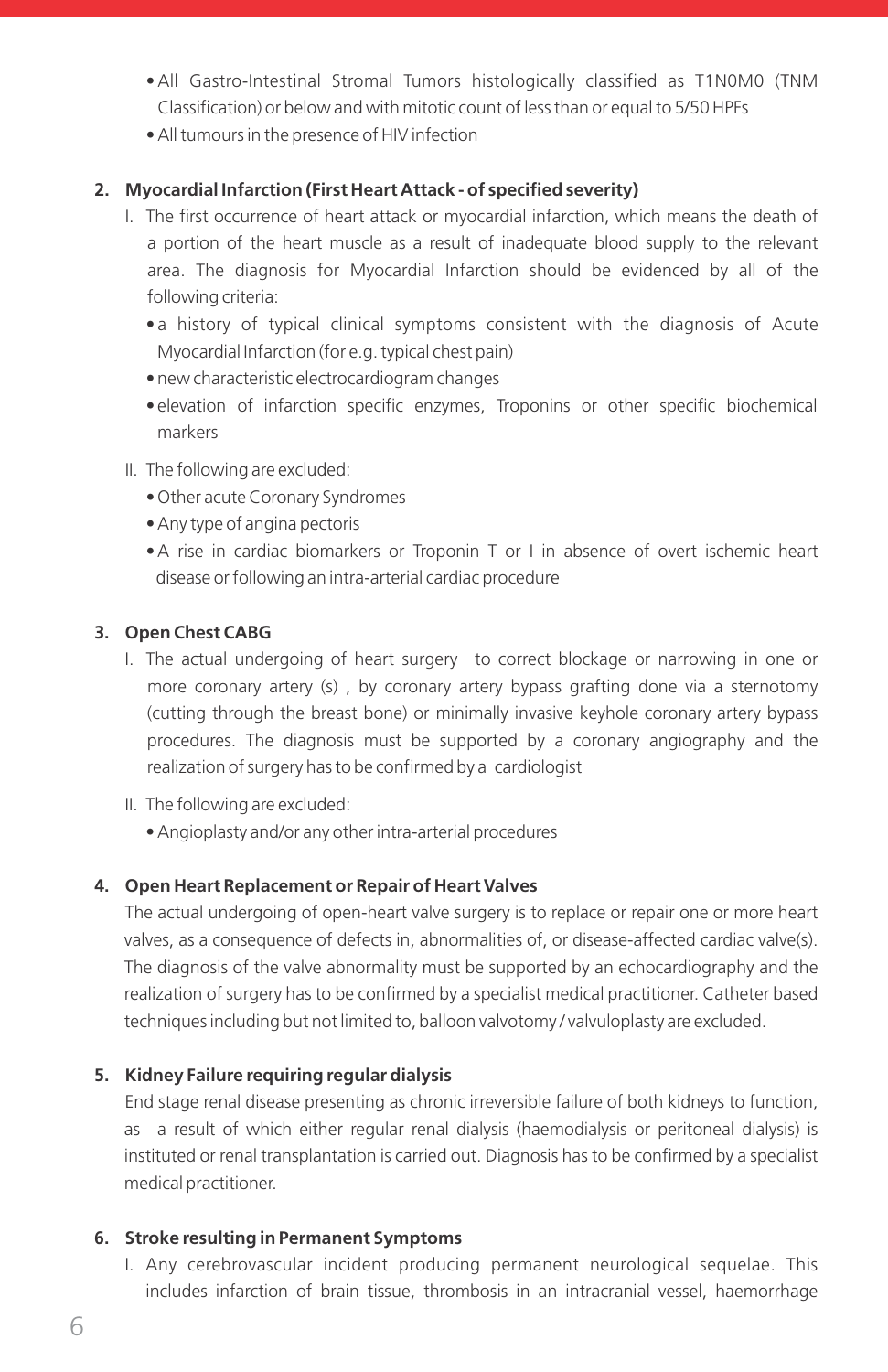and embolisation from an extracranial source. Diagnosis has to be confirmed by a specialist medical practitioner and evidenced by typical clinical symptoms as well as typical findings in CT Scan or MRI of the brain. Evidence of permanent neurological deficit lasting for at least 3 months has to be produced

- II. The following are excluded:
	- Transient ischemic attacks (TIA)
	- Traumatic injury of the brain
	- Vascular disease affecting only the eye or optic nerve or vestibular functions

#### **7. Major Organ/ Bone Marrow Transplant**

- I. The actual undergoing of a transplant of:
	- One of the following human organs: heart, lung, liver, kidney, pancreas, that resulted from irreversible end-stage failure of the relevant organ, or
	- Human bone marrow using haematopoietic stem cells. The undergoing of a transplant has to be confirmed by a specialist medical practitioner
- II. The following are excluded:
	- Other stem-cell transplants
	- Where only islets of langerhans are transplanted

#### **8. Permanent Paralysis of Limb**

 Total and irreversible loss of use of two or more limbs as a result of injury or disease of the brain or spinal cord. A specialist medical practitioner must be of the opinion that the paralysis will be permanent with no hope of recovery and must be present for more than 3 months

### **9. Loss of Limbs**

 The physical separation of two or more limbs, at or above the wrist or ankle level limbs as a result of injury or disease. This will include medically necessary amputation necessitated by injury or disease. The separation has to be permanent without any chance of surgical correction. Loss of Limbs resulting directly or indirectly from self-inflicted injury, alcohol or drug abuse is excluded

#### **10. Third Degree Burns**

 There must be third degree burns with scarring that cover at least 20% of the body's surface area. The diagnosis must confirm the total area involved using standardized, clinically accepted, body surface area charts covering 20% of the body surface area

#### **11. Blindness**

- I. Total permanent and irreversible loss of all vision in both eyes as a result of illness or accident.
- II. The blindness is evidenced by:
	- corrected visual acuity being 3/60 or less in both eyes or ;
	- the field of vision being less than 10 degrees in both eyes
- III. The diagnosis of blindness must be confirmed and must not be correctable by aids or surgical procedure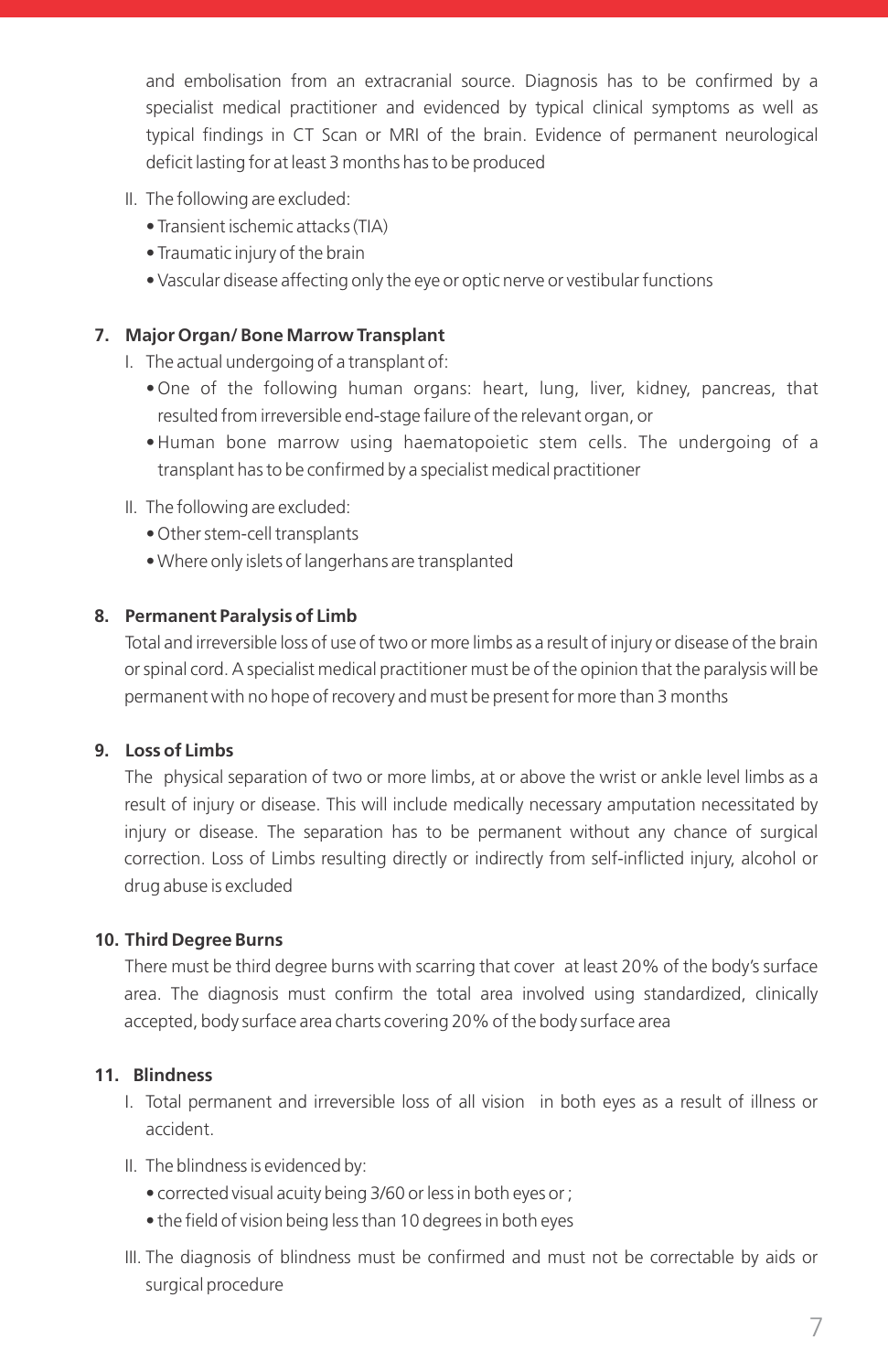#### **12. End Stage Liver Failure**

- I. Permanent and irreversible failure of liver function that has resulted in all three of the following:
	- Permanent jaundice and
	- Ascites and
	- Hepatic encephalopathy
- II. Liver disease / failure secondary to drug or alcohol abuse is excluded

### **13. End Stage Lung Failure**

 End Stage Lung Disease causing chronic respiratory failure, as confirmed and evidenced by all of the following:

- FEV1 test results consistently less than 1 litre measured on 3 occasions 3 months apart; and
- Requiring continuous permanent supplementary oxygen therapy for hypoxemia; and
- Arterial blood gas analysis with partial oxygen pressures of 55mmHg or less (PaO2 < 55mmHg); and
- Dyspnea at rest

#### **14. Coma of Specified Severity**

 A state of unconsciousness with no reaction or response to external stimuli or internal needs. This diagnosis must be supported by evidence of all of the following:

- no response to external stimuli continuously for at least 96 hours;
- life support measures are necessary to sustain life; and
- permanent neurological deficit which must be assessed at least 30 days after the onset of the coma

 The condition has to be confirmed by a specialist medical practitioner. Coma resulting directly from alcohol or drug abuse is excluded

# **15. Major Head Trauma**

- I. Accidental head injury resulting in permanent neurological deficit to be assessed no sooner than 3 months from the date of the accident. This diagnosis must be supported by unequivocal findings on Magnetic Resonance Imaging, Computerised Tomography, or other reliable imaging techniques. The accident must be caused solely and directly by accidental, violent, external and visible means, independently of all other causes
- II. The accidental head injury must result in an inability to perform at least three (3) of the following Activities of Daily Living (either with or without the use of mechanical equipment, special devices or other aids and adaptations in use for disabled persons). For the purpose of this benefit, the word "permanent" shall mean beyond the scope of recovery with current medical knowledge and technology
- III. The Activities of Daily Living are:
	- Washing: the ability to wash in the bath or shower (including getting into and out of the bath or shower) or wash satisfactorily by other means;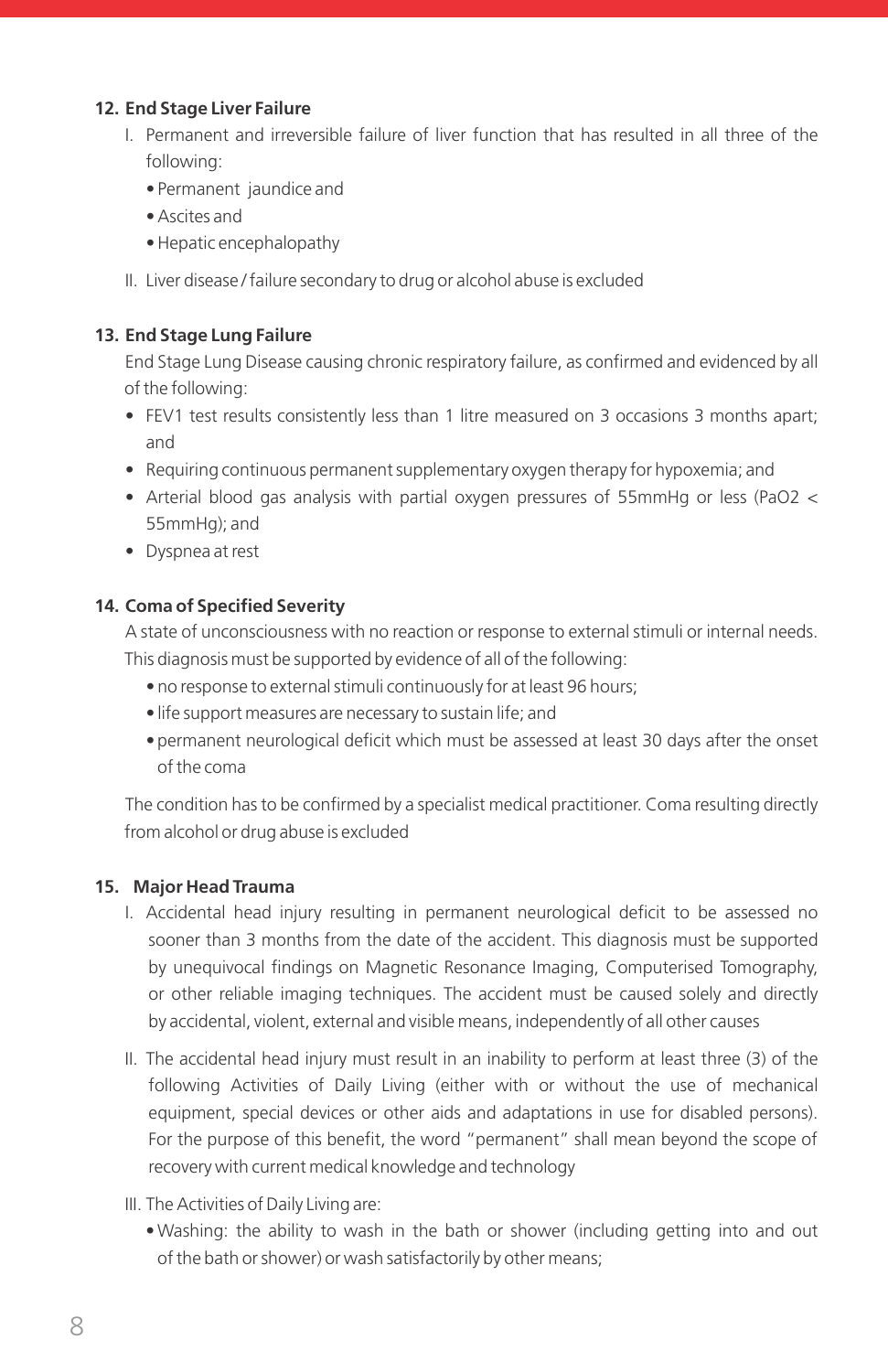- Dressing: the ability to put on, take off, secure and unfasten all garments and, as appropriate, any braces, artificial limbs or other surgical appliances;
- Transferring: the ability to move from a bed to an upright chair or wheelchair and vice versa;
- Mobility: the ability to move indoors from room to room on level surfaces;
- Toileting: the ability to use the lavatory or otherwise manage bowel and bladder functions so as to maintain a satisfactory level of personal hygiene;
- Feeding: the ability to feed oneself once food has been prepared and made available

IV. The following is excluded:

• Spinal cord injury

#### **16. Benign Brain Tumour**

- I. Benign brain tumor is defined as a life threatening, non-cancerous tumor in the brain, cranial nerves or meninges within the skull. The presence of the underlying tumor must be confirmed by imaging studies such as CT scan or MRI
- II. This brain tumor must result in at least one of the following and must be confirmed by the relevant medical specialist
	- Permanent Neurological deficit with persisting clinical symptoms for a continuous period of at least 90 consecutive days or
	- Undergone surgical resection or radiation therapy to treat the brain tumor
- III. The following conditions are excluded:
	- Cysts, Granulomas, malformations in the arteries or veins of the brain, hematomas, abscesses, pituitary tumors, tumors of skull bones and tumors of the spinal cord

# **17. Deafness**

 Total and irreversible loss of hearing in both ears as a result of illness or accident. This diagnosis must be supported by pure tone audiogram test and certified by an Ear, Nose and Throat (ENT) specialist. Total means "the loss of hearing to the extent that the loss is greater than 90 decibels across all frequencies of hearing" in both ears.

#### **18. Loss of Speech**

 Total and irrecoverable loss of the ability to speak as a result of injury or disease to the vocal cords. The inability to speak must be established for a continuous period of 12 months. This diagnosis must be supported by medical evidence furnished by an Ear, Nose, Throat (ENT) specialist. All psychiatric related causes are excluded.

# **19. Primary (Idiopathic) Pulmonary Hypertension**

 I. An unequivocal diagnosis of Primary (Idiopathic) Pulmonary Hypertension by a Cardiologist or specialist in respiratory medicine with evidence of right ventricular enlargement and the pulmonary artery pressure above 30 mm of Hg on Cardiac Cauterization. There must be permanent irreversible physical impairment to the degree of at least Class IV of the New York Heart Association Classification of cardiac impairment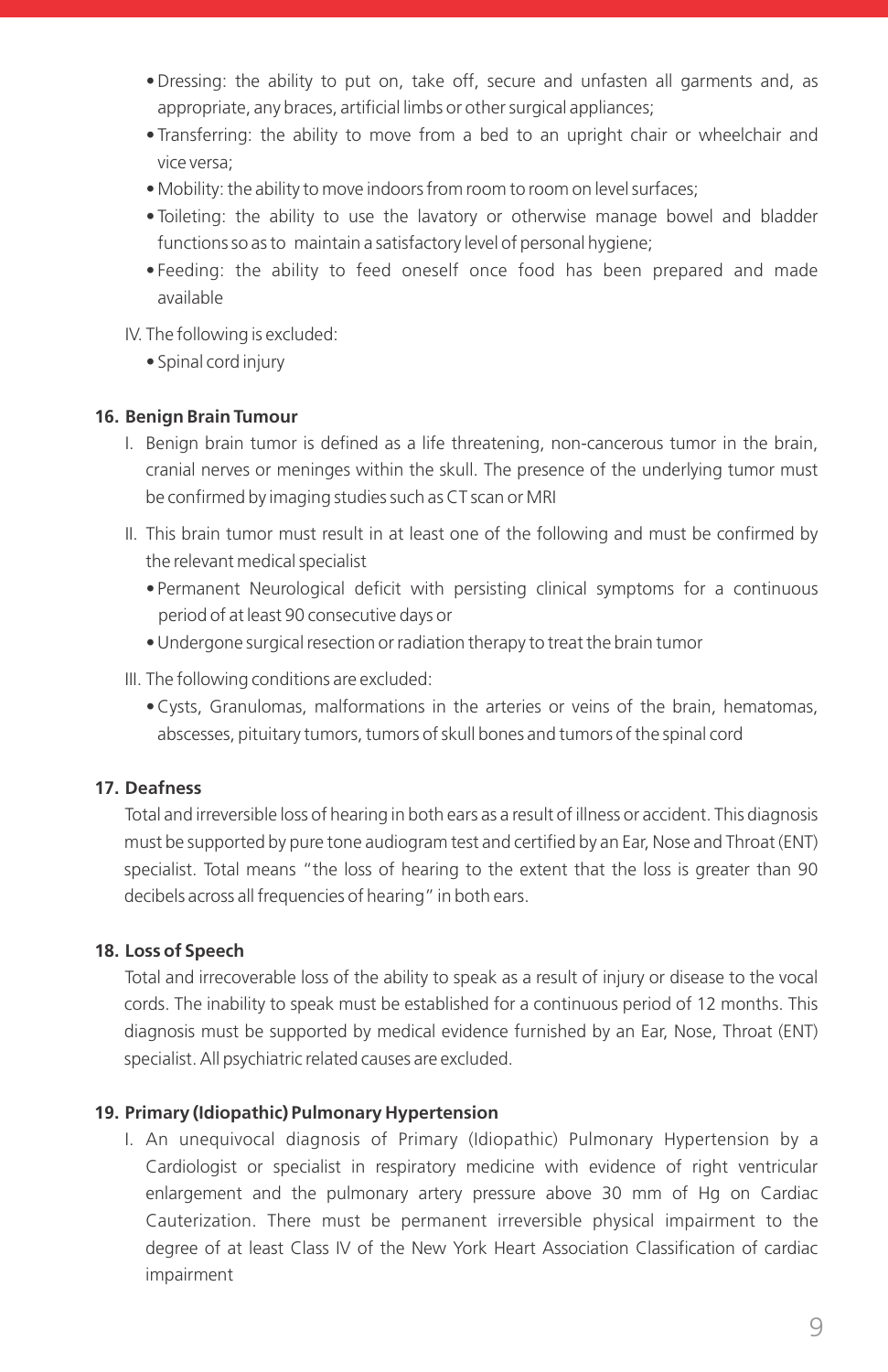- II. The NYHA Classification of Cardiac Impairment are as follows:
	- Class III: Marked limitation of physical activity. Comfortable at rest, but less than ordinary activity causes symptoms
	- Class IV: Unable to engage in any physical activity without discomfort. Symptoms may be present even at rest
- III. Pulmonary hypertension associated with lung disease, chronic hypoventilation, pulmonary thromboembolic disease, drugs and toxins, diseases of the left side of the heart, congenital heart disease and any secondary cause are specifically excluded

#### **20. Motor Neuron Disease with Permanent Symptoms**

 Motor neuron disease diagnosed by a specialist medical practitioner as spinal muscular atrophy, progressive bulbar palsy, amyotrophic lateral sclerosis or primary lateral sclerosis. There must be progressive degeneration of corticospinal tracts and anterior horn cells or bulbar efferent neurons. There must be current significant and permanent functional neurological impairment with objective evidence of motor dysfunction that has persisted for a continuous period of at least 3 months.

#### **21. Multiple Sclerosis with Persisting Symptoms**

- I. The unequivocal diagnosis of Definite Multiple Sclerosis confirmed and evidenced by all of the following:
	- investigations including typical MRI findings which unequivocally confirm the diagnosis to be multiple sclerosis and
	- there must be current clinical impairment of motor or sensory function, which must have persisted for a continuous period of at least 6 months
- II. Other causes of neurological damage such as SLE and HIV are excluded

#### **22. Angioplasty\***

- I. Coronary Angioplasty is defined as percutaneous coronary intervention by way of balloon angioplasty with or without stenting for treatment of the narrowing or blockage of minimum 50 % of one or more major coronary arteries. The intervention must be determined to be medically necessary by a cardiologist and supported by a coronary angiogram (CAG)
- II. Coronary arteries herein refer to left main stem, left anterior descending, circumflex and right coronary artery
- III. Diagnostic angiography or investigation procedures without angioplasty/stent insertion are excluded

 \*Max payout of Rs 5 Lakhs under this Kotak Critical Illness Plus Rider, shall be made in case the Life Assured has to undergo Angioplasty ; Rider shall continue with the balance Sum Assured, in case the Rider SA is more than 5 Lakhs and shall only be payable in case the Life Assured is diagnosed with any one of the remaining 36 Cis

#### **23. Surgery of Aorta**

 The actual undergoing of surgery via thoracotomy or laparotomy to repair or correct an aortic aneurysm, an obstruction of the aorta, a coarctation of the aorta or a traumatic rupture of the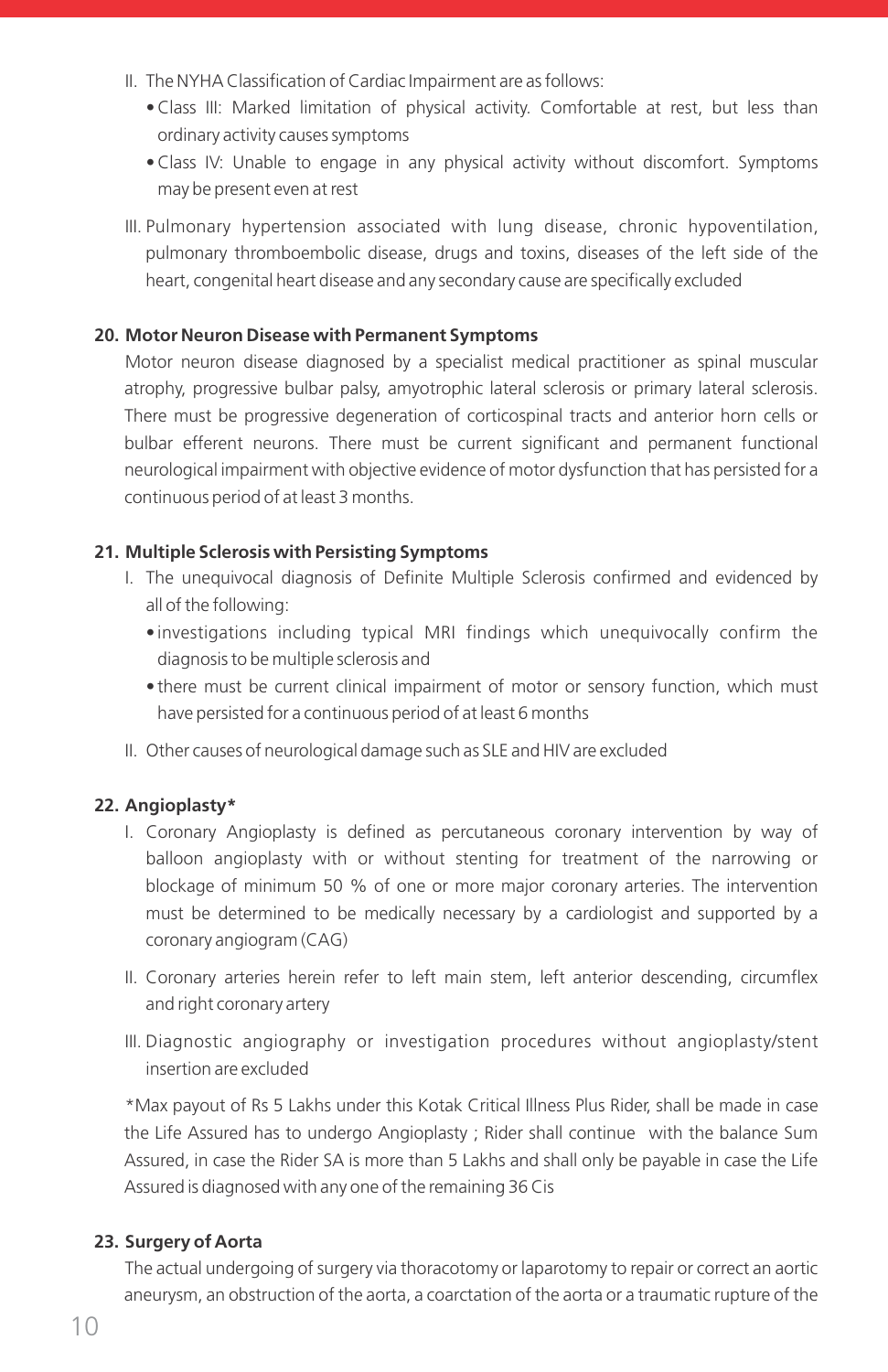aorta. For the purpose of this definition aorta shall mean the thoracic and abdominal aorta but not its branches. There must have been excision and replacement of a portion of diseased aorta with a graft. Stent-grafting is not covered.

### **24. Apallic Syndrome**

 Universal necrosis of the brain cortex with the brainstem remaining intact. Diagnosis must be confirmed by a neurologist acceptable to the Company and the condition must be documented for at least one month.

#### **25. Loss of Independent Existence**

 Confirmation by a consultant physician acceptable to the Company of the loss of independent existence due to illness or trauma, which has lasted for a minimum period of 6 months and results in a permanent inability to perform at least three (3) of the Activities of Daily Living (either with or without the use of mechanical equipment, special devices or other aids and adaptations in use for disabled persons). For the purpose of this benefit, the word "permanent", shall mean beyond the hope of recovery with current medical knowledge and technology.

#### **Activities of Daily Living are:-**

- **Washing:** the ability to wash in the bath or shower (including getting into and out of the bath or shower) or wash satisfactorily by other means
- **Dressing:** the ability to put on, take off, secure and unfasten all garments and, as appropriate, any braces, artificial limbs or other surgical appliances
- • **Transferring:** the ability to move from a bed to an upright chair or wheelchair and vice versa
- • **Mobility:** The ability to move indoors from room to room on level surfaces
- • **Toileting:** the ability to use the lavatory or otherwise manage bowel and bladder functions so as to maintain a satisfactory level of personal hygiene
- • **Feeding:** the ability to feed self once food has been prepared and made available

#### **26. Cardiomyopathy**

- I. An impaired function of the heart muscle, unequivocally diagnosed as Cardiomyopathy by a Registered Medical Practitioner who is a cardiologist, and which results in permanent physical impairment to the degree of New York Heart Association classification Class III or Class IV, or its equivalent, based on the following classification criteria:
	- Class III Marked functional limitation. Affected patients are comfortable at rest but performing activities involving less than ordinary exertion will lead to symptoms of congestive cardiac failure
	- Class IV Inability to carry out any activity without discomfort. Symptoms of congestive cardiac failure are present even at rest. With any increase in physical activity, discomfort will be experienced
- II. The Diagnosis of Cardiomyopathy has to be supported by echographic findings of compromised ventricular performance. Irrespective of the above, Cardiomyopathy directly related to alcohol or drug abuse is excluded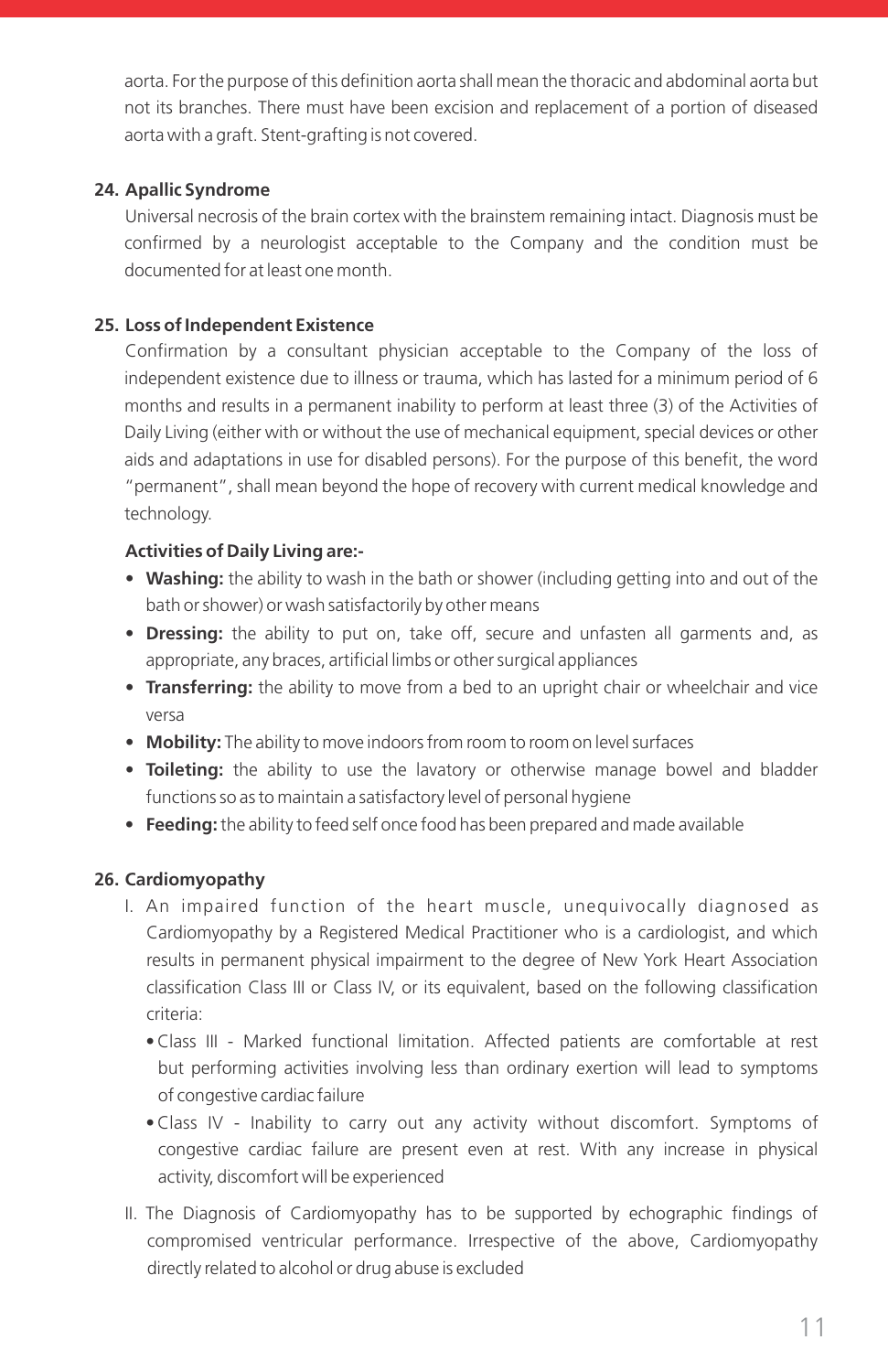#### **27. Brain Surgery**

 The actual undergoing of surgery to the brain, under general anaesthesia, during which a Craniotomy is performed. Burr hole and brain surgery as a result of an accident is excluded. The procedure must be considered necessary by a qualified specialist and the benefit shall only be payable once corrective surgery has been carried out.

#### **28. Alzheimer's Disease**

- I. Deterioration or loss of intellectual capacity as confirmed by clinical evaluation and imaging tests, arising from Alzheimer's Disease or irreversible organic disorders, resulting in significant reduction in mental and social functioning requiring the continuous supervision of the Life Assured. This diagnosis must be supported by the clinical confirmation of an appropriate Registered Medical practitioner who is also a neurologist and supported by the Company's appointed doctor
- II. The following are excluded:
	- Non-organic disease such as neurosis and psychiatric illnesses; and
	- Alcohol-related brain damage
	- Any other type of irreversible organic disorder/dementia

#### **29. Parkinson's Disease**

- I. Unequivocal Diagnosis of Parkinson's Disease by a Registered Medical Practitioner who is a neurologist where the condition:
	- cannot be controlled with medication;
	- shows signs of progressive impairment; and
	- Activities of Daily Living assessment confirms in a permanent inability to perform at least three (3) of the Activities of Daily Living (either with or without the use of mechanical equipment, special devices or other aids and adaptations in use for disabled persons)
- II. Drug-induced or toxic causes of Parkinson's disease are excluded

# **Activities of Daily Living are:-**

- Washing: the ability to wash in the bath or shower (including getting into and out of the bath or shower) or wash satisfactorily by other means
- • **Dressing:** the ability to put on, take off, secure and unfasten all garments and, as appropriate, any braces, artificial limbs or other surgical appliances
- • **Transferring:** the ability to move from a bed to an upright chair or wheelchair and vice versa
- • **Mobility:** The ability to move indoors from room to room on level surfaces
- **Toileting:** the ability to use the lavatory or otherwise manage bowel and bladder functions so as to maintain a satisfactory level of personal hygiene
- • **Feeding:** the ability to feed self once food has been prepared and made available

# **30. Muscular Dystrophy**

- I. Diagnosis of muscular dystrophy by a Registered Medical Practitioner who is a neurologist based on three (3) out of four (4) of the following conditions:
	- Family history of other affected individuals;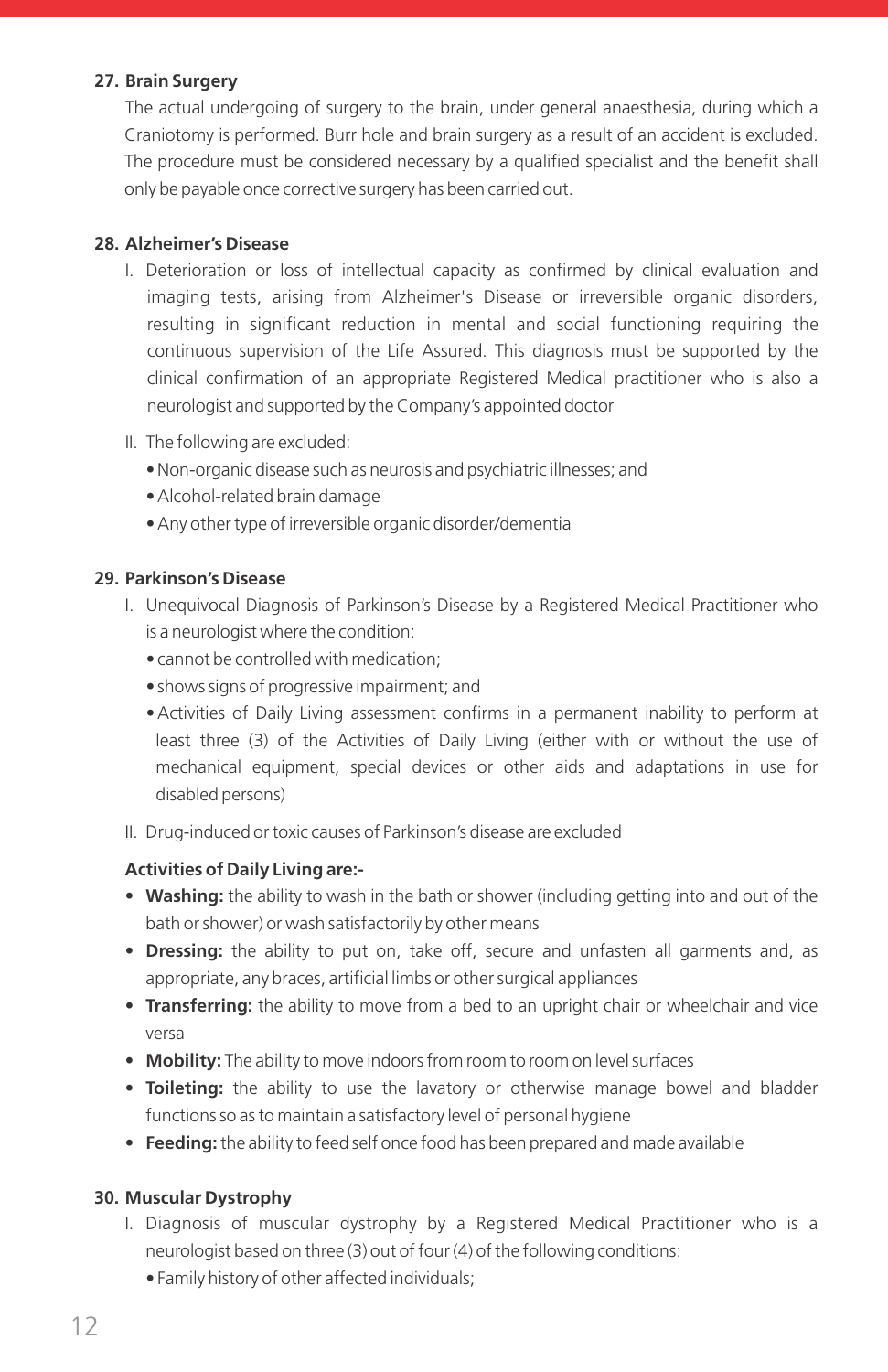- Clinical presentation including absence of sensory disturbance, normal cerebro spinal fluid and mild tendon reflex reduction;
- Characteristic electromyogram; or
- Clinical suspicion confirmed by muscle biopsy
- II. The condition must result in the inability to perform at least three (3) of the Activities of Daily Living (either with or without the use of mechanical equipment, special devices or other aids and adaptations in use for disabled persons)

#### **31. Poliomyelitis**

The occurrence of Poliomyelitis where the following conditions are met:

- Poliovirus is identified as the cause and is proved by Stool Analysis,
- Paralysis of the limb muscles or respiratory muscles must be present and persist for at least 3 months

#### **32. Medullary Cystic Disease**

- I. Medullary Cystic Disease where the following criteria are met:
	- The presence in the kidney of multiple cysts in the renal medulla accompanied by the presence of tubular atrophy and interstitial fibrosis;
	- Clinical manifestations of anaemia, polyuria, and progressive deterioration in kidney function; and
	- The Diagnosis of Medullary Cystic Disease is confirmed by renal biopsy
- II. Isolated or benign kidney cysts are specifically excluded from this benefit

#### **33. Systematic lupus Erythematosus with Renal Involvement**

- I. Multi-system, autoimmune disorder characterized by the development of autoantibodies, directed against various self-antigens. For purposes of the definition of "Critical Illness", SLE is restricted to only those forms of systemic lupus erythematosus, which involve the kidneys and are characterized as Class III, Class IV, Class V or Class VI lupus nephritis under the Abbreviated International Society of Nephrology/Renal Pathology Society (ISN/RPS) classification of lupus nephritis (2003) below based on renal biopsy
- II. Other forms such as discoid lupus, and those forms with only hematological and joint involvement are specifically excluded
- III. Abbreviated ISN/RPS classification of lupus nephritis (2003):
	- Class I Minimal mesangial lupus nephritis
	- Class II Mesangial proliferative lupus nephritis
	- Class III Focal lupus nephritis
	- Class IV Diffuse segmental (IV-S) or global (IV-G) lupus nephritis
	- Class V Membranous lupus nephritis
	- ClassVI Advanced sclerosing lupus nephritis

 the final diagnosis must be confirmed by a certified doctor specialising in Rheumatology and Immunology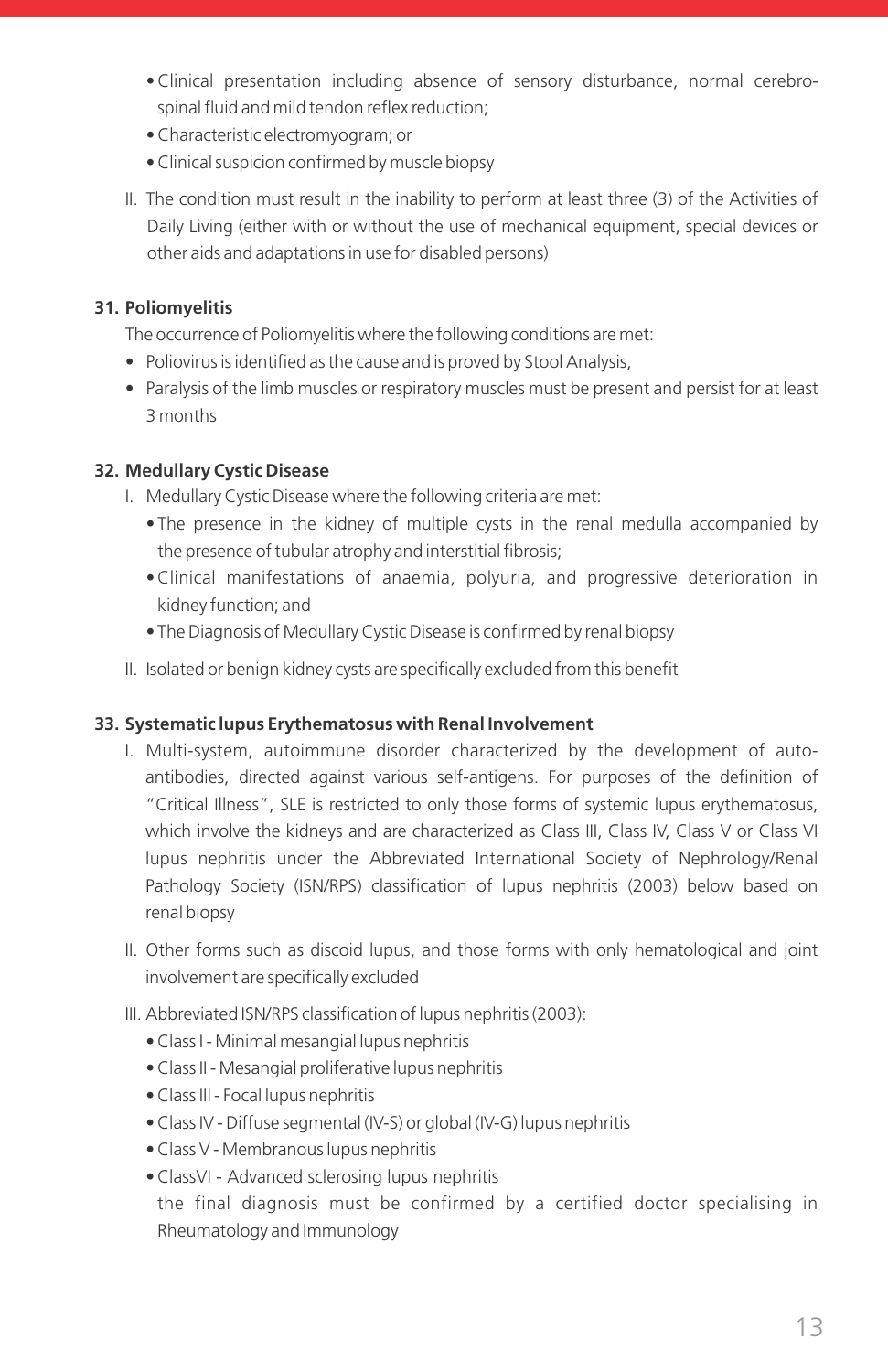### **34. Aplastic Anaemia**

- I. Irreversible persistent bone marrow failure which results in anaemia, neutropenia and thrombocytopenia requiring treatment with at least two (2) of the following:
	- Blood product transfusion;
	- Marrow stimulating agents;
	- Immunosuppressive agents; or
	- Bone marrow transplantation.
- II. The Diagnosis of aplastic anaemia must be confirmed by a bone marrow biopsy. Two out of the following three values should be present:
	- Absolute Neutrophil count of 500 per cubic millimetre or less;
	- Absolute Reticulocyte count of 20,000 per cubic millimetre or less; and
	- Platelet count of 20,000 per cubic millimetre or less.

#### **35. Bacterial Meningitis**

 I. Bacterial or viral infection resulting in severe inflammation of the membranes of the brain, brain substance (cerebral hemisphere, brainstem or cerebellum) or spinal cord, resulting in permanent inability to perform (whether aided or unaided) at least 3 of the following 6 "Activities of Daily Living" for a continuous period of at least 6 months.

#### **Activities of Daily Living are:-**

- Washing: the ability to wash in the bath or shower (including getting into and out of the bath or shower) or wash satisfactorily by other means
- • **Dressing:** the ability to put on, take off, secure and unfasten all garments and, as appropriate, any braces, artificial limbs or other surgical appliances
- • **Transferring:** the ability to move from a bed to an upright chair or wheelchair and vice versa
- **Mobility:** The ability to move indoors from room to room on level surfaces
- • **Toileting:** the ability to use the lavatory or otherwise manage bowel and bladder functions so as to maintain a satisfactory level of personal hygiene
- • **Feeding:** the ability to feed self once food has been prepared and made available

#### **36. Encephalitis**

- I. Severe inflammation of brain substance (cerebral hemisphere, brainstem or cerebellum) caused by viral infection. A definite diagnosis must be certified by a consultant neurologist and causing permanent inability to perform (whether aided or unaided) at least 3 of the following 6 "Activities of Daily Living" for a continuous period of at least 6 months.
- II. Encephalitis caused by HIV infection is excluded.

#### **Activities of Daily Living are:-**

- Washing: the ability to wash in the bath or shower (including getting into and out of the bath or shower) or wash satisfactorily by other means
- • **Dressing:** the ability to put on, take off, secure and unfasten all garments and, as appropriate, any braces, artificial limbs or other surgical appliances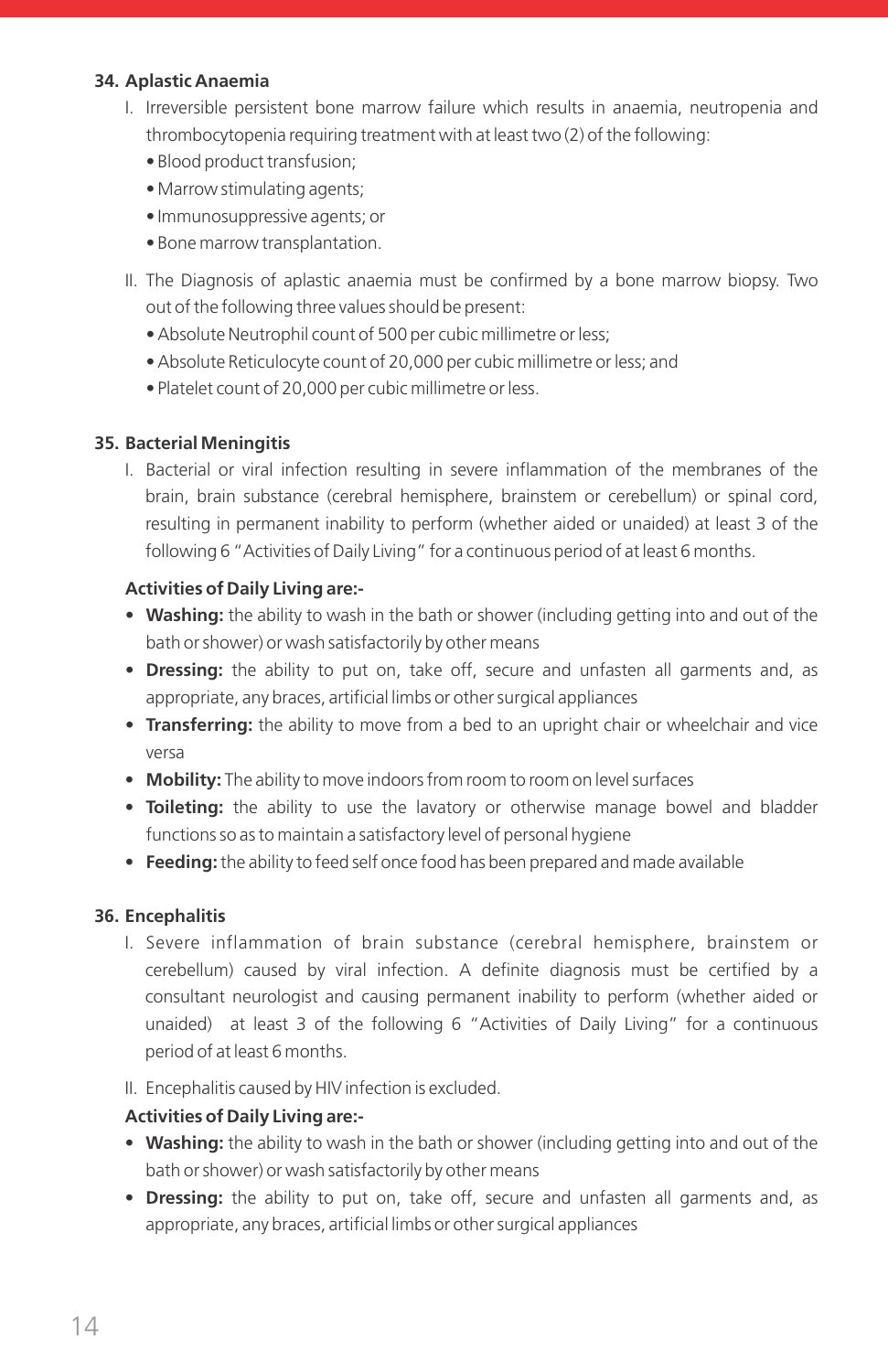- • **Transferring:** the ability to move from a bed to an upright chair or wheelchair and vice versa
- Mobility: The ability to move indoors from room to room on level surfaces
- • **Toileting:** the ability to use the lavatory or otherwise manage bowel and bladder functions so as to maintain a satisfactory level of personal hygiene
- • **Feeding:** the ability to feed self once food has been prepared and made available

#### **37. Fulminant Viral Hepatitis**

- I. A submassive to massive necrosis of the liver by the Hepatitis virus, leading precipitously to liver failure. The diagnosis must be supported by all of the following:
	- Rapid decreasing of liver size as confirmed by abdominal ultrasound;
	- Necrosis involving entire lobules, leaving only a collapsed reticular framework (histological evidence is required);
	- Rapid deterioration of liver function tests;
	- Deepening jaundice; and
	- Hepatic encephalopathy
- II. Hepatitis B infection or carrier status alone does not meet the diagnostic criteria.

# **C. No benefits shall be payable under this Rider if a claim arises directly or indirectly due to any of the following conditions :**

- Subject to provisions under section 45 of Insurance Act 1938, Pre-Existing Conditions or conditions connected to a Pre-Existing Condition will be excluded. Pre-Existing Condition is any condition, ailment or injury or related condition(s) for which the Life Assured had signs, or symptoms, and/ or were diagnosed, and / or for which received medical advice / treatment within 48 months to prior to the first policy issued by the Company will be excluded
- Deliberate or intentional failure to seek or follow medical advice,
- War or hostilities (whether war be declared or not), civil war, rebellion, revolution, civil unrest or riot wherein the policyholder is an active participant in such activities
- Participation in any armed force or peace keeping activities
- An act of any person acting on their own or on behalf of or in connection with any group or organization to influence by force any group, corporation or government by terrorism, kidnapping or attempted kidnapping, attack, assault, or any other violent means
- An intentional or self-inflicted act
- Drug-taking other than under the direction of a qualified medical practitioner, abuse of alcohol or the taking of poison
- HIV/AIDS
- Nuclear fusion, nuclear fission, nuclear waste or any radioactive or ionising radiation
- Deliberate participation of the Life assured in an illegal or criminal act

# **D. Waiting Period**

 Waiting Period of 90-days shall be applicable under this Rider. No benefit shall be payable if signs or symptoms, or diagnosis of any Critical Illness listed above is first made within the aforesaid 90 days from policy commencement or reinstatement date, whichever is later.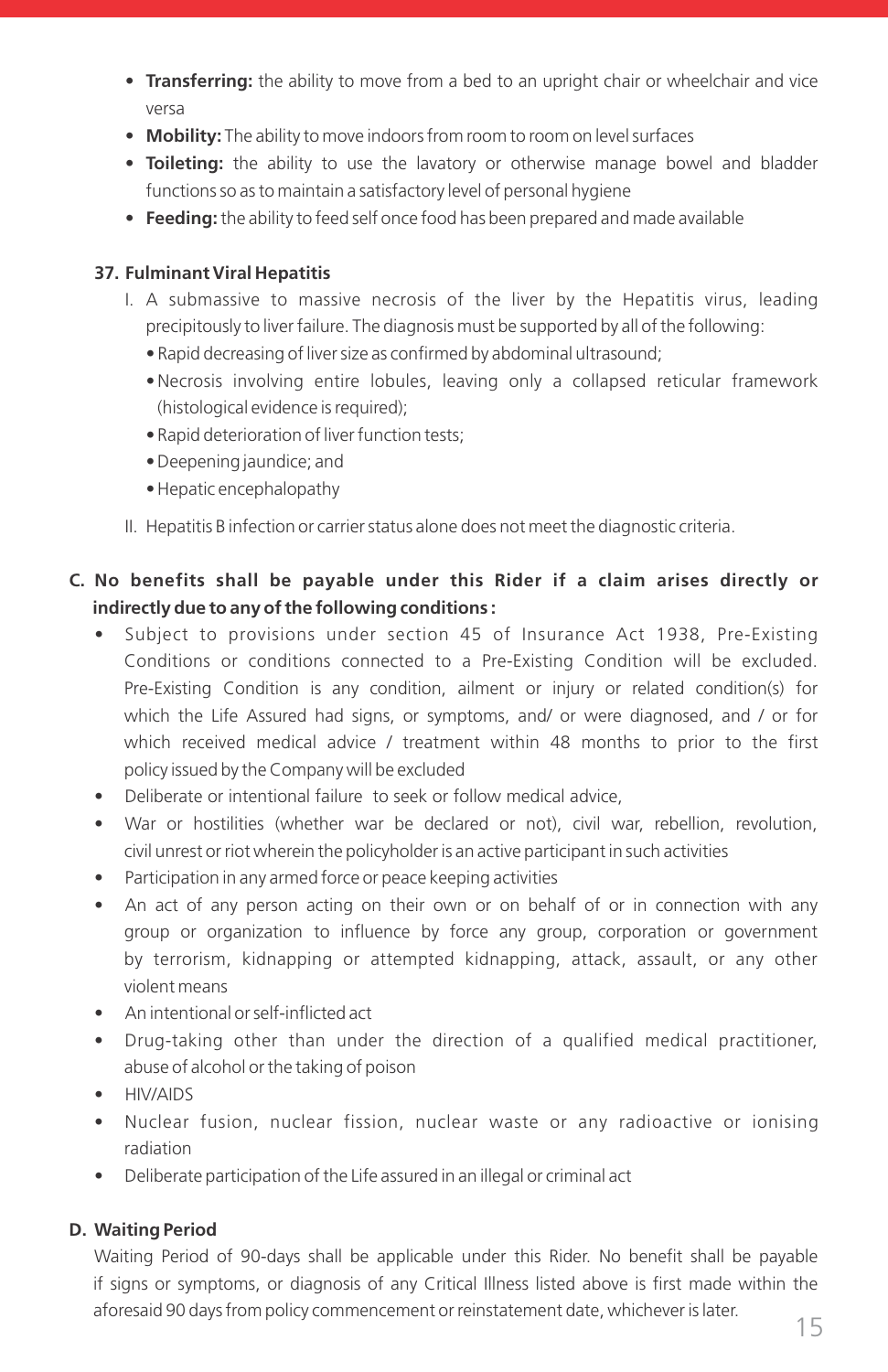### **E. Survival Period**

 The Life Insured must survive for a period of 30 days post diagnosis of the Critical Illness to be eligible to avail the Rider Benefit.

#### **F. Grace Period**

Grace period means the specified period of time immediately following the premium due date during which a payment can be made to continue a policy in force without loss of continuity benefits such as waiting periods and coverage of pre-existing diseases

 There is grace period of 30 days for all premium payment modes except monthly. In case of monthly mode, the grace period is of 15 days. Grace Period is not applicable for Single Premium policies. Rider premium has to be paid along with the premium under the base plan. Hence grace period of the base plan shall apply on payment of rider premium as well.

#### **G. Lapse**

- For Limited Pay Riders:
- For PPT less than 10 years: If premiums are discontinued anytime during the first 2 years, the rider benefit shall lapse at the end of the Grace Period. No benefit shall be payable under such circumstances
- For PPT greater than or equal to 10 years: If premiums are discontinued anytime during the first 3 years, the rider benefit shall lapse at the end of the Grace Period. No benefit shall be payable under such circumstances
- Single Pay Rider benefit shall not lapse once the Rider premium has been received by us
- Regular Pay Rider shall lapse if the due premium is not received within the Grace Period
- Further, if the Base Policy lapses, the Rider Benefits shall automatically lapse provided the rider has not acquired surrender value. If the rider has acquired surrender value, then such surrender value will be paid at the end of the revival period of base policy.

#### **H. Revival**

 Revival of this Rider can be done along with the Revival of the Base Policy. The Rider cannot be revived independently of the Base Policy. Revival will be based on Board Approved Underwriting Policy (BAUP). On payment of due premiums the rider will automatically be renewed with Base Policy.

#### **I. Surrender**

- Surrender Value shall not be applicable under Regular Premium Rider
- Surrender Value shall be acquired under Limited Premium Rider, in case the policyholder has paid premium for a continuous period of :
- 2 full years (for premium payment term of less than 10 years)
- 3 full years (for premium payment term of 10 years or more)
- Surrender Value shall be acquired under Single Premium Rider once the premium has been received by us
- In case the Policyholder does not want to continue and wishes to surrender the Rider, the surrender benefit payable to the policyholder shall be as mentioned below: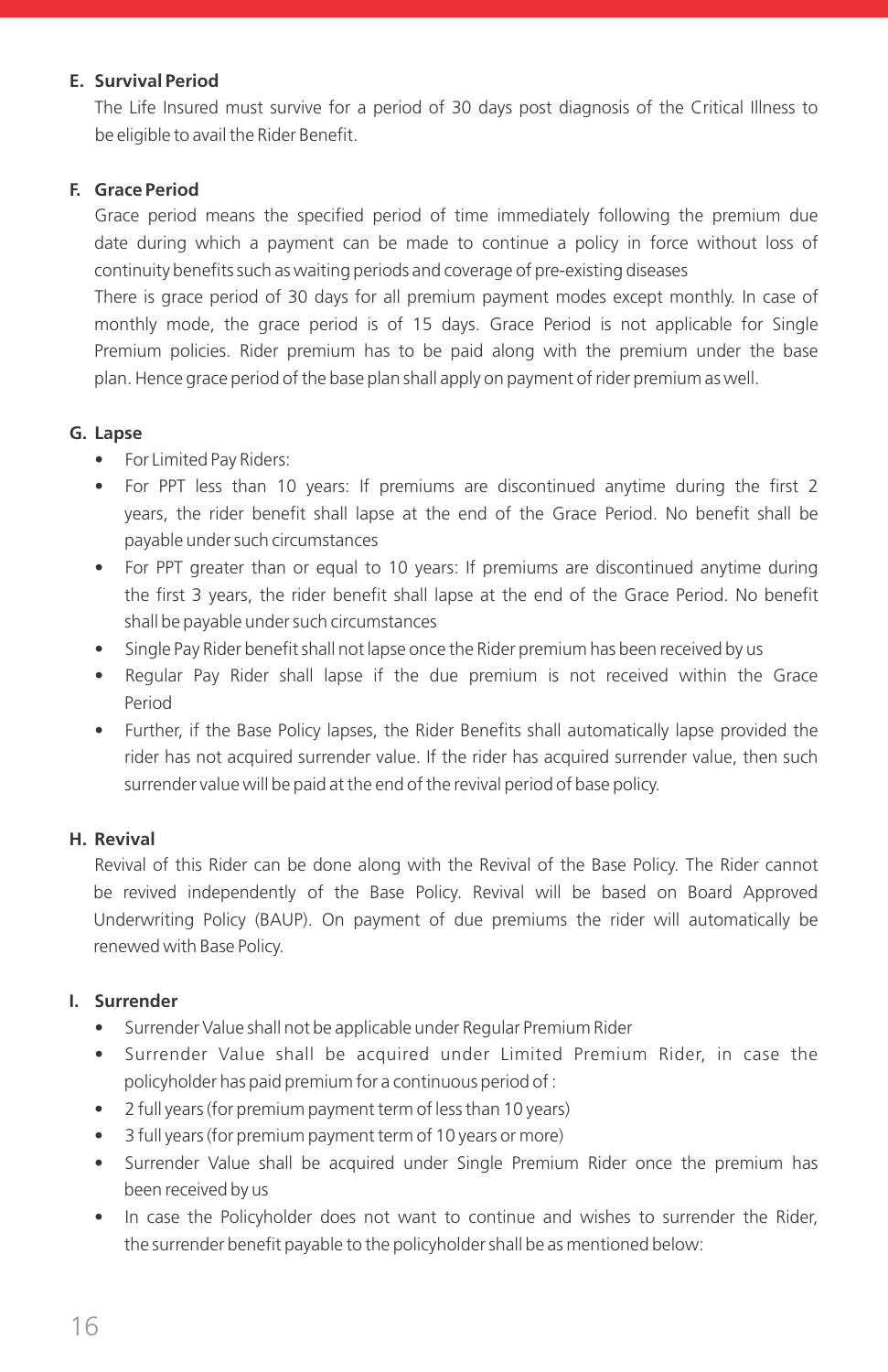| <b>Premium Payment Option</b> | <b>Surrender Benefit Payable</b>                                                                                                                                                       |
|-------------------------------|----------------------------------------------------------------------------------------------------------------------------------------------------------------------------------------|
| Regular Pay                   | Not Applicable                                                                                                                                                                         |
| Limited Pay                   | 75% x Total Rider Premiums paid excluding first year<br>premium(s) x ((Rider Benefit Term - Rider PPT) / Rider<br>Benefit Term) x (Balance Rider Benefit Term / Rider<br>Benefit Term) |
| Single Pay                    | 75% x Rider Single Premium paid excluding first years<br>premium(s) x ((Rider Benefit Term - 1) / Rider Benefit<br>Term) x (Balance Rider Benefit Term / Rider Benefit Term)           |

#### **J. Reduced Paid Up**

 Only in case of Limited Premium Payment Rider, if any of the Rider Premiums are unpaid, provided the Rider has acquired Surrender Value, Rider can be converted into Reduced Paid Up. Rider will be made Reduced Paid Up only if the Base Policy is converted to Reduced Paid Up, subject to the terms and conditions of the Base Policy.

 Rider Benefit will be based on Reduced Paid Up Rider Sum Assured, where Reduced Paid-Up Rider Sum Assured is:

 Reduced Paid-Up Rider Sum Assured = (Total Rider Premiums paid / Total Rider Premiums payable x Rider Sum Assured

 The Rider Sum Assured represents the balance Sum Assured at the time of Reduced Paid-Up in cases where the Life Insured undergoes Angioplasty and Critical Illness benefit is paid for the same.

In cases where the Rider Sum Assured is less than or equal to  $\bar{\tau}$  5 Lacs and Life Insured undergoes Angioplasty after the policy becomes Reduced Paid-Up, Reduced Paid-Up Sum Assured shall be payable and the rider will be terminated.

In cases where the Rider Sum Assured is more than  $\bar{\tau}$  5 Lacs and Life Insured undergoes Angioplasty after the policy becomes Reduced Paid-Up, the benefit payable will be ` 500, 000 \*(Reduced Paid-up Rider Sum Assured)/Rider Sum Assured).

 If a Reduced Paid-up policy is surrendered, the surrender value (if any) for Base Policy and Rider (if any) shall be calculated as per the Surrender Value mentioned under "Surrender" section

 Single Premium Paying Rider shall be treated as fully paid-up. Regular Premium Paying Rider shall not be converted to Reduced paid-up and shall lapse if any of the Premiums are unpaid within the Grace Period.

#### **K. Availability**

 These riders are available under non-unit linked plans as specified in the corresponding product brochures and available to be distributed through Individual Agents, Corporate Agents, Brokers, IMF, Web Aggregators, Direct Marketing and Online Channel.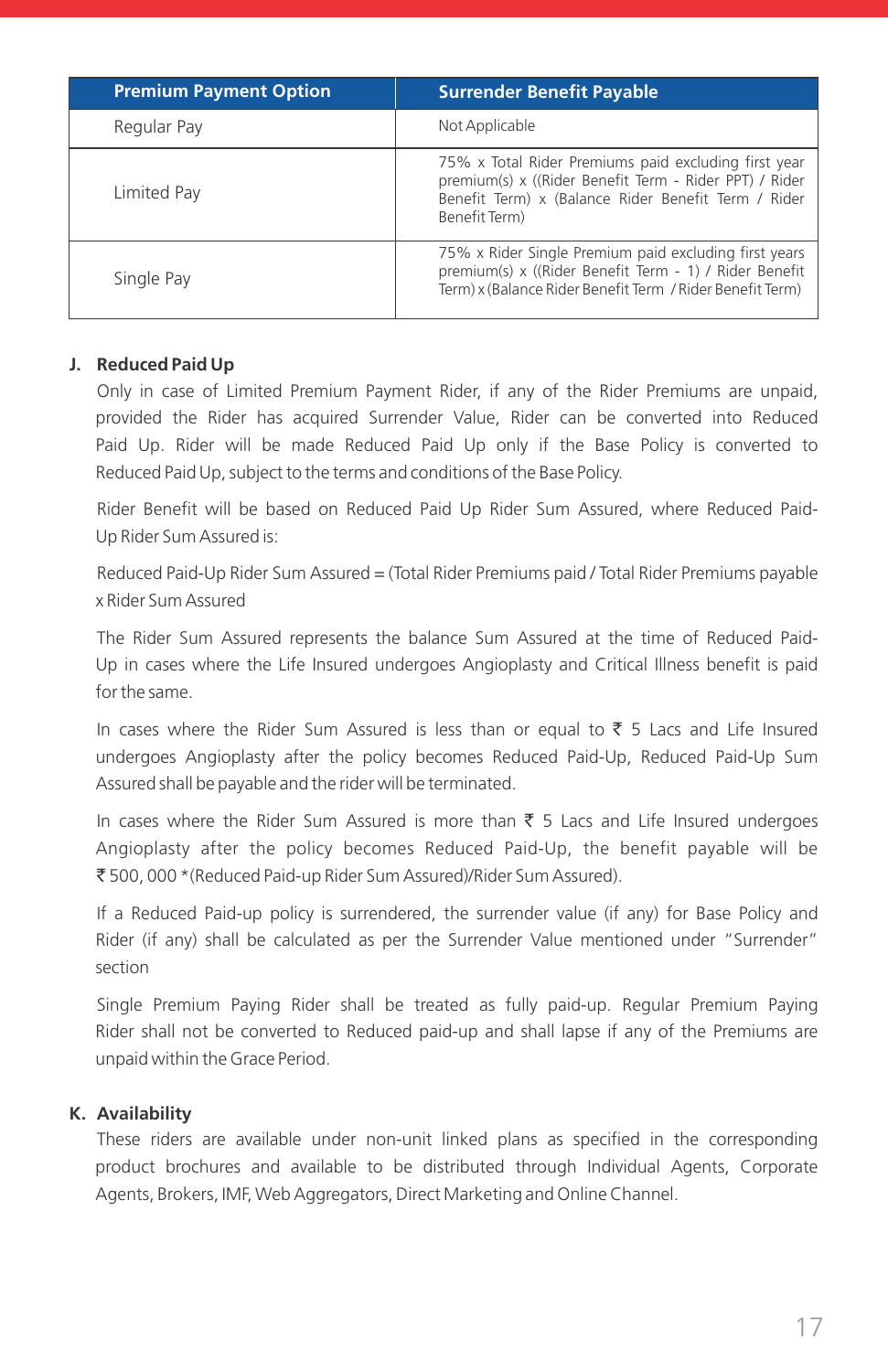#### **L. Premium Guarantee**

 The premium amount payable under this Rider shall be guaranteed for a period of 5 years from the Date of Risk Commencement of the Rider and may be revised every five years thereafter with prior approval from IRDAI. This is applicable only to Regular Premium Policies and Limited premium policies where premium paying term is not completed.

 You shall be notified about the revised premiums at least 3 months prior to the date of such revision and the revised premium rates, post such change, if any, will be effective from the next Rider anniversary. If you are not agreeable to the revised premium rate, you may avail the option to either fully terminate the Rider or continue the Rider with the original premium, with revised Rider Sum Assured. If we do not receive such option from you or the revised/differential premium (as the case may be), before the expiry of Grace Period, the following consequences shall follow:

a. In case of Regular Premium: The Rider shall lapse on the expiry of Grace Period

 b. In case of Limited Premium during the premium payment term: The Rider shall continue with Revised Sum Assured on the expiry of Grace Period. The Revised Rider Sum Assured shall be calculated as Rider Sum Assured X [Total premium payable based on Original premium at inception /(Premiums paid till date of review + Total premiums payable after review based on new premium)

 The premiums mentioned above are inclusive of modal factor and extra premium if any and exclusive of Goods & Services Tax & Cess, if applicable. Premium rates, if and when revised, shall be guaranteed for a subsequent period of five (05) years.

#### **M. Alteration**

- Rider can be attached to the Base Plan at inception or at any policy anniversary of the Base Plan as per Board Approved Underwriting Policy and the Rider Terms and Conditions
- Rider shall automatically get surrendered if the Base Plan is surrendered and Surrender Value, if any shall be payable
- Increase/Decrease in Rider Sum Assured shall not be allowed
- Rider can be detached anytime during the Rider Benefit Term and will be effective from the next rider premium due date
- However, if the rider is opted earlier and then detached during the Rider Benefit Term, the policyholder will not be able to opt for the Rider again under the same Base Policy. On detachment of the rider, Surrender Value, if any, will be paid and the Rider Benefit will terminate
- Minor Alterations such as change in Name/ Address/ Phone No. change shall be allowed anytime
- Other Alterations are allowed only on policy anniversary. Premium Frequency & Mode change may be allowed as per Base Policy

#### **N. Nomination**

 Nomination shall be allowed as per the provisions of Section 39 of the Insurance Act, 1938 as amended from time to time. The Nomination as per the Base Policy shall be applicable for the Rider.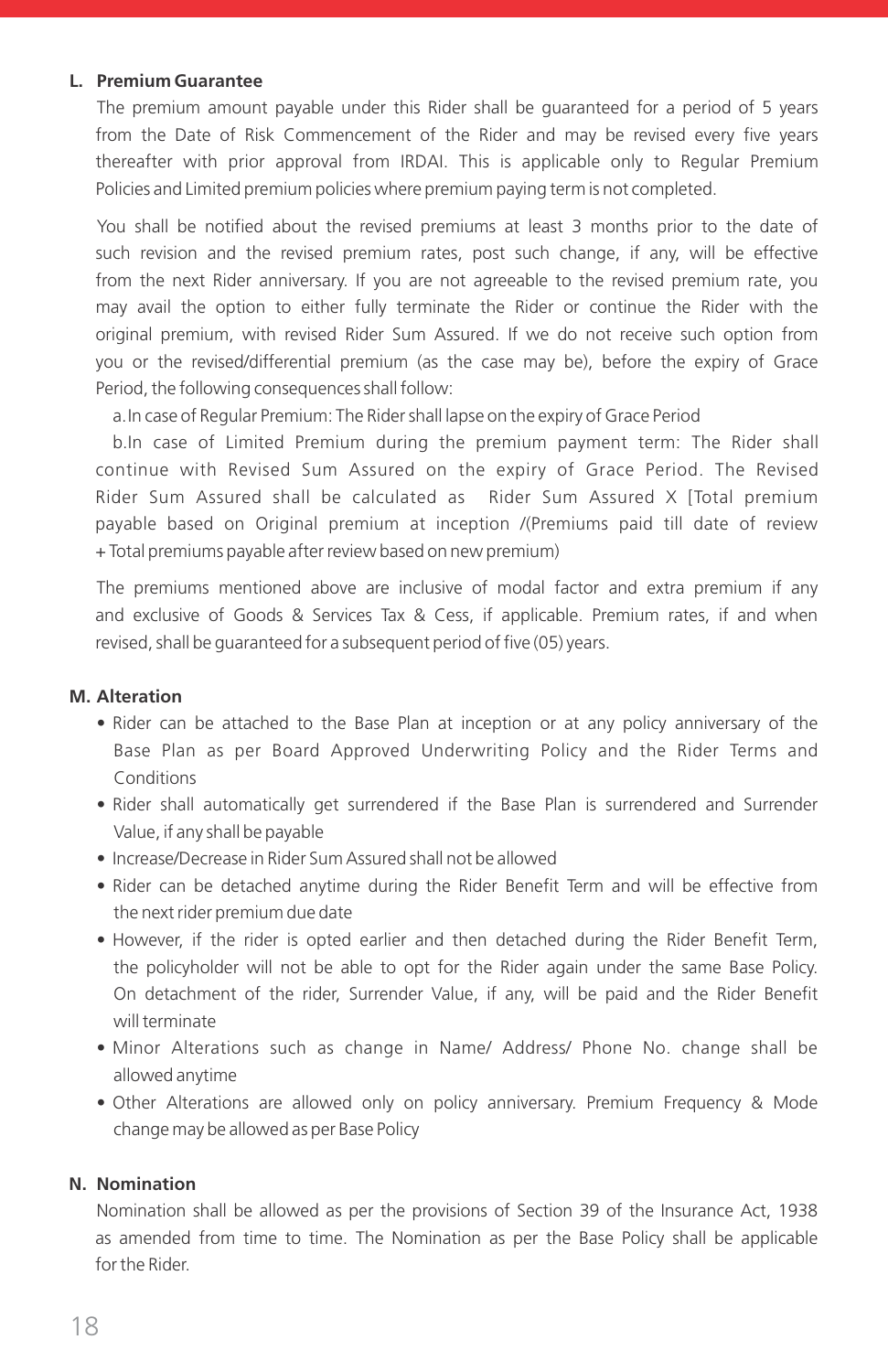#### **O. Assignment**

 Assignment shall be allowed as per the provisions of Section 38 of the Insurance Act, 1938 as amended from time to time. The Assignment as per the Base Policy shall be applicable for the Rider.

#### **P. Free-Look Period**

 The policyholder is offered 15 days free look period for a Rider sold through all channels (except for Distance Marketing^ Channel which shall have 30 Days) from the date of receipt of the Rider policy wherein the policyholder may choose to return the policy, stating the reasons thereof within 15 days / 30 days of receipt if s/he is not agreeable with any of the terms and conditions of the Rider. The cancellation request should be submitted to the nearest Kotak Life Insurance Branch or sent directly to the Company. Should s/he choose to return the Rider policy, s/he shall be entitled to a refund of the premium paid after adjustment for the expenses of medical examination, stamp duty and proportionate risk premium for the period of cover. Rider Benefits once cancelled shall not be revived, reinstated or restored at any point of time and a new proposal will have to be made for a new Policy.

 If the Policy has been opted through Insurance Repository (IR), the free look period shall be as per the IRDAI guidelines applicable to e-issuance of insurance policies.

 ^Distance Marketing includes every activity of solicitation (including lead generation) and sale of insurance products through the following modes: (i) Voice mode, which includes telephone calling (ii) Short Messaging service (SMS) (iii) Electronic mode which includes email, internet and interactive television (DTH) (iv) Physical mode which includes direct postal mail and newspaper & magazine inserts and (v) Solicitation through any means of communication other than in person.

#### **Q. Goods and Services Tax and Cess**

 Goods and Services Tax and Cess shall be levied on Rider premium as per the prevailing tax laws and/or any other laws. In case of any statutory levies, cess, duties etc., as may be levied by the Government of India from time to time, the Company reserves its right to recover such statutory charges from the policyholder(s) either by increasing the premium and / or by reducing the benefits payable under the rider. Service Tax shall be levied over and above premium amount shown here as per applicable tax laws.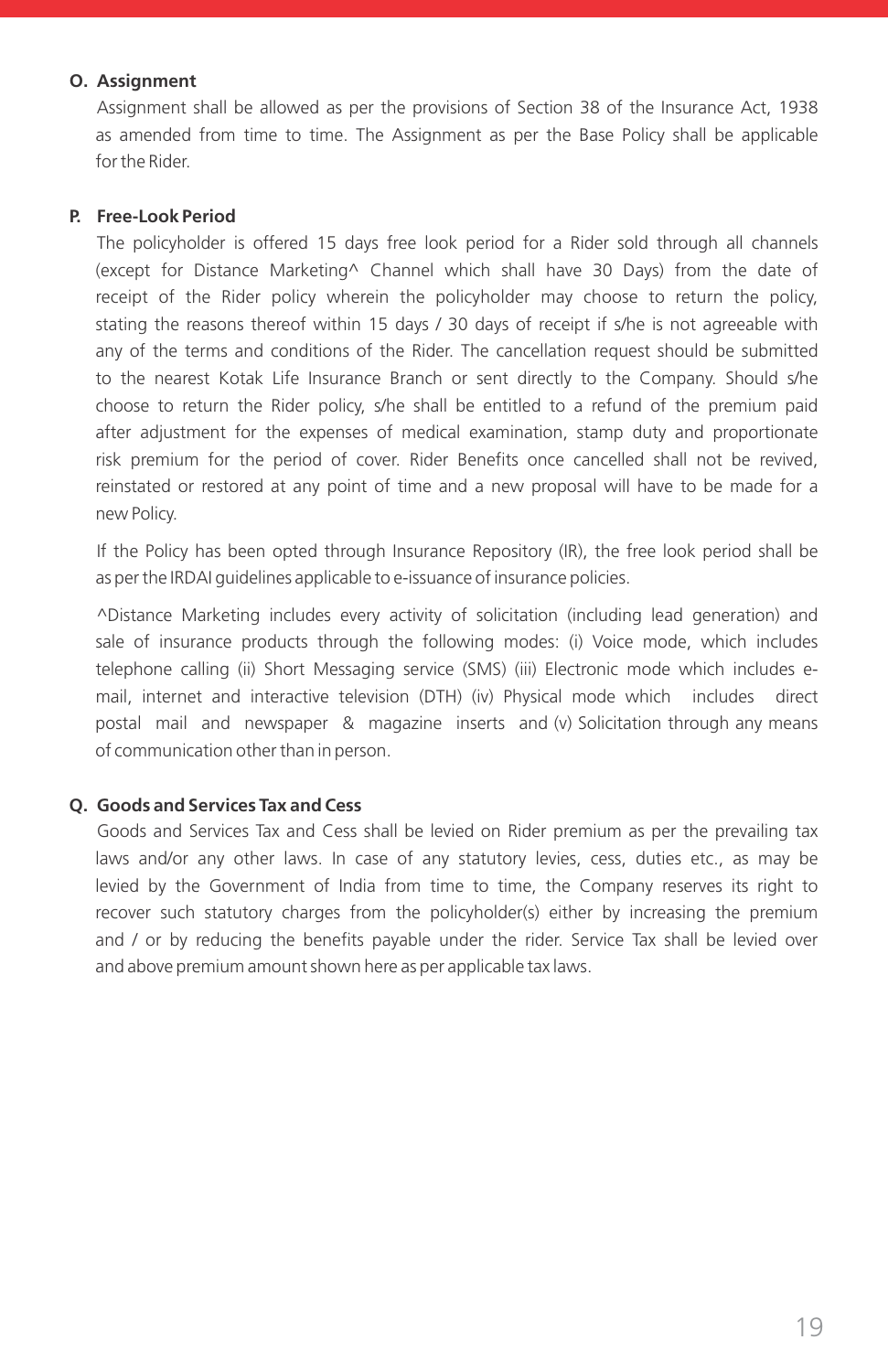**Extract of Section 41 of the Insurance Act, 1938 as amended from time to time states:**

**No person shall allow or offer to allow, either directly or indirectly, as an inducement to any person to take or renew or continue an insurance in respect of any kind of risk relating to lives or property in India, any rebate of the whole or part of the commission payable or any rebate of the premium shown on the policy, nor shall any person taking out or renewing or continuing a policy accept any rebate, except such rebate as may be allowed in accordance with the published prospectuses or tables of the insurer.**

**Any person making default in complying with the provisions of this section shall be punishable with fine which may extend to ten lakhs rupees.**